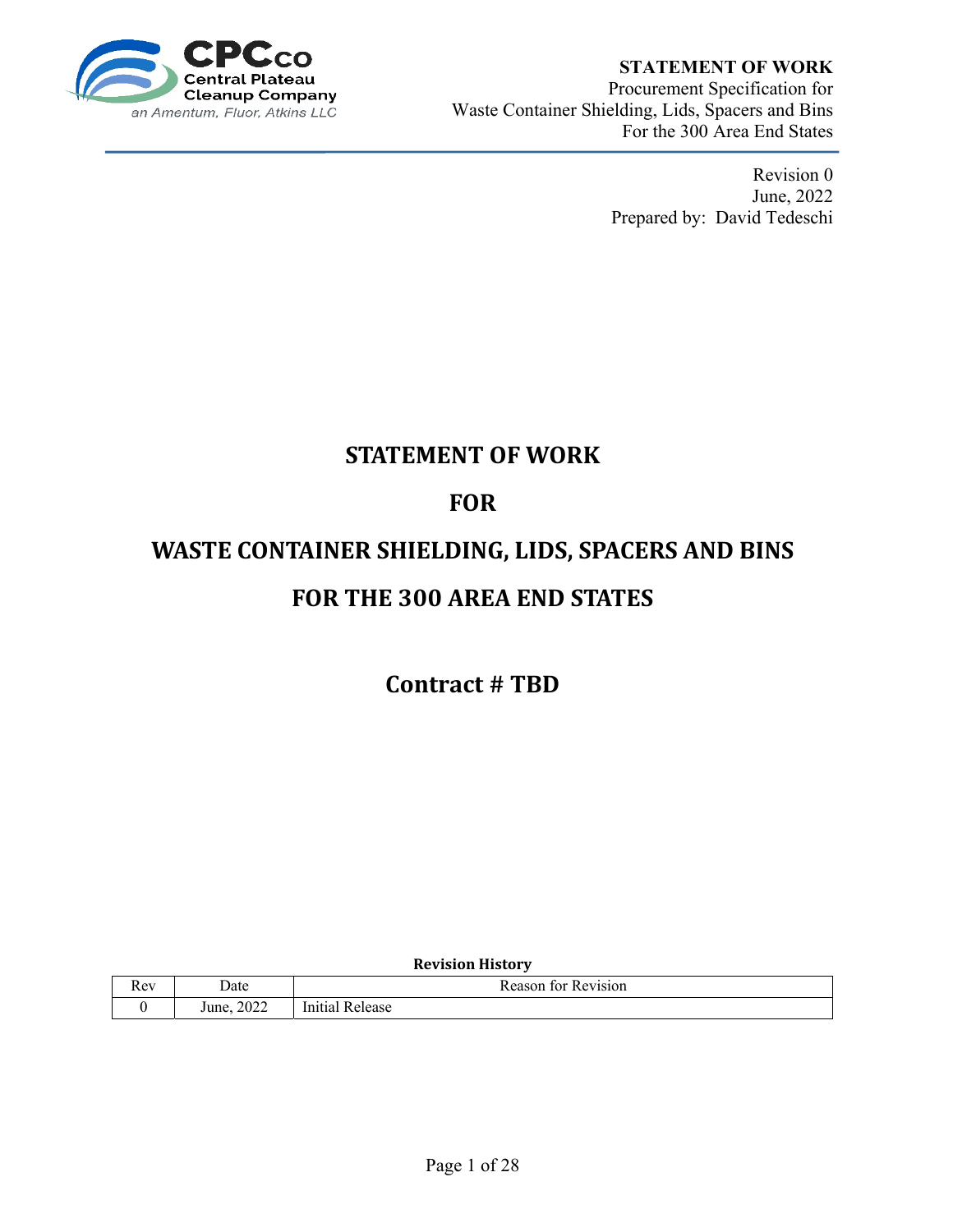

### **STATEMENT OF WORK**

Procurement Specification for Waste Container Shielding, Lids, Spacers and Bins<br>For the 300 Area End States

## **TABLE OF CONTENTS**

| 1.0 |                                                           |  |
|-----|-----------------------------------------------------------|--|
| 2.0 |                                                           |  |
| 3.0 |                                                           |  |
| 3.1 |                                                           |  |
| 3.2 |                                                           |  |
| 3.3 |                                                           |  |
| 3.4 |                                                           |  |
| 3.5 |                                                           |  |
| 3.6 |                                                           |  |
| 3.7 |                                                           |  |
| 3.8 |                                                           |  |
| 3.9 |                                                           |  |
| 4.0 |                                                           |  |
| 4.1 |                                                           |  |
| 4.2 |                                                           |  |
| 4.3 |                                                           |  |
| 4.4 |                                                           |  |
| 5.0 |                                                           |  |
| 5.1 |                                                           |  |
| 5.2 |                                                           |  |
| 6.0 | ENVIRONMENTAL, SAFETY, HEALTH, AND QUALITY REQUIREMENTS10 |  |
| 6.1 |                                                           |  |
| 6.2 |                                                           |  |
|     |                                                           |  |
| 6.4 |                                                           |  |
| 6.5 |                                                           |  |
| 7.0 |                                                           |  |
| 7.1 |                                                           |  |
| 7.2 |                                                           |  |
| 7.3 |                                                           |  |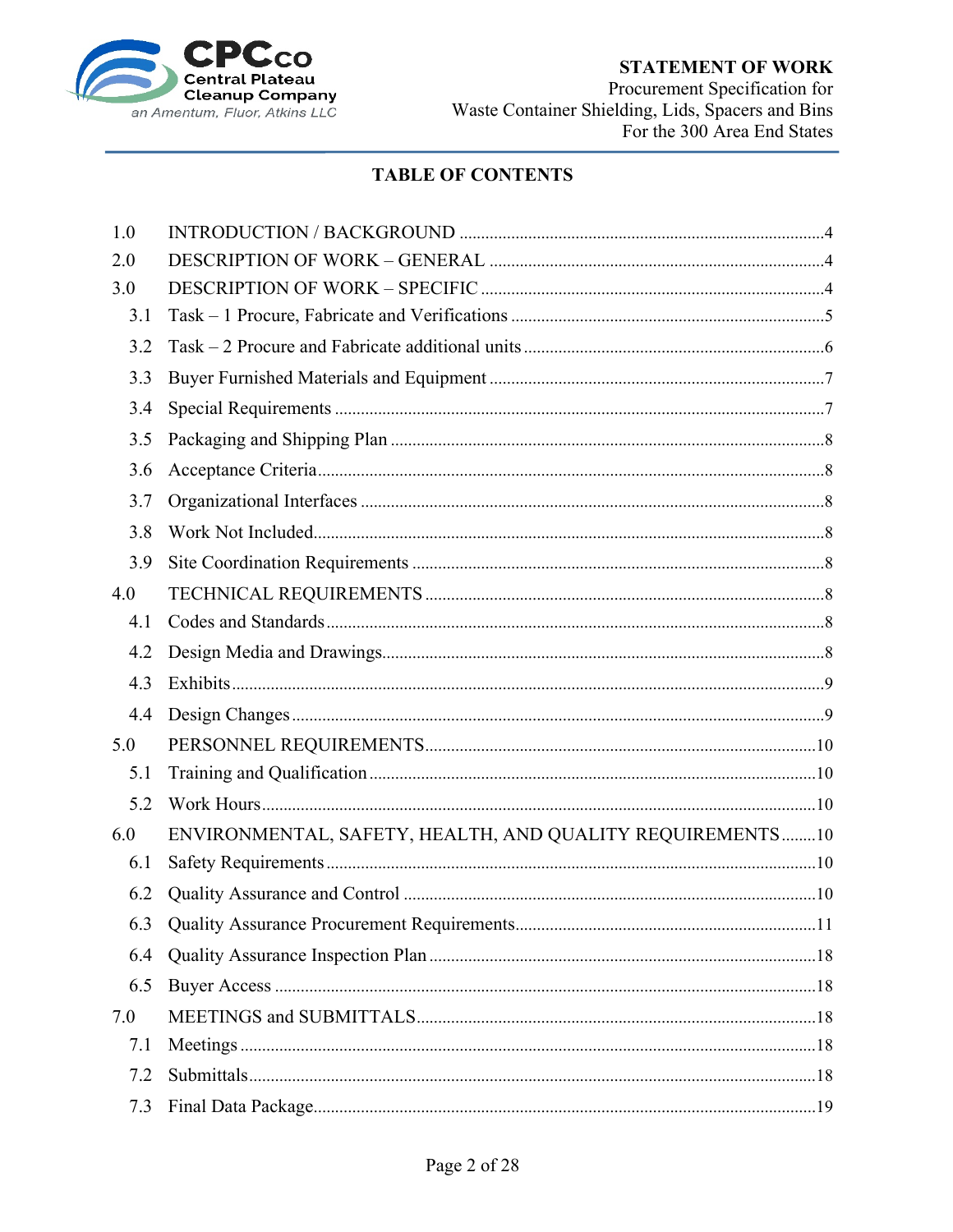

Procurement Specification for Waste Container Shielding, Lids, Spacers and Bins For the 300 Area End States

## 8.0 DELIVERABLES, PROJECT CONTROLS, MILESTONES, AND PERFORMANCE

Attachment 1 Submittal Register

Attachment 2 Drawings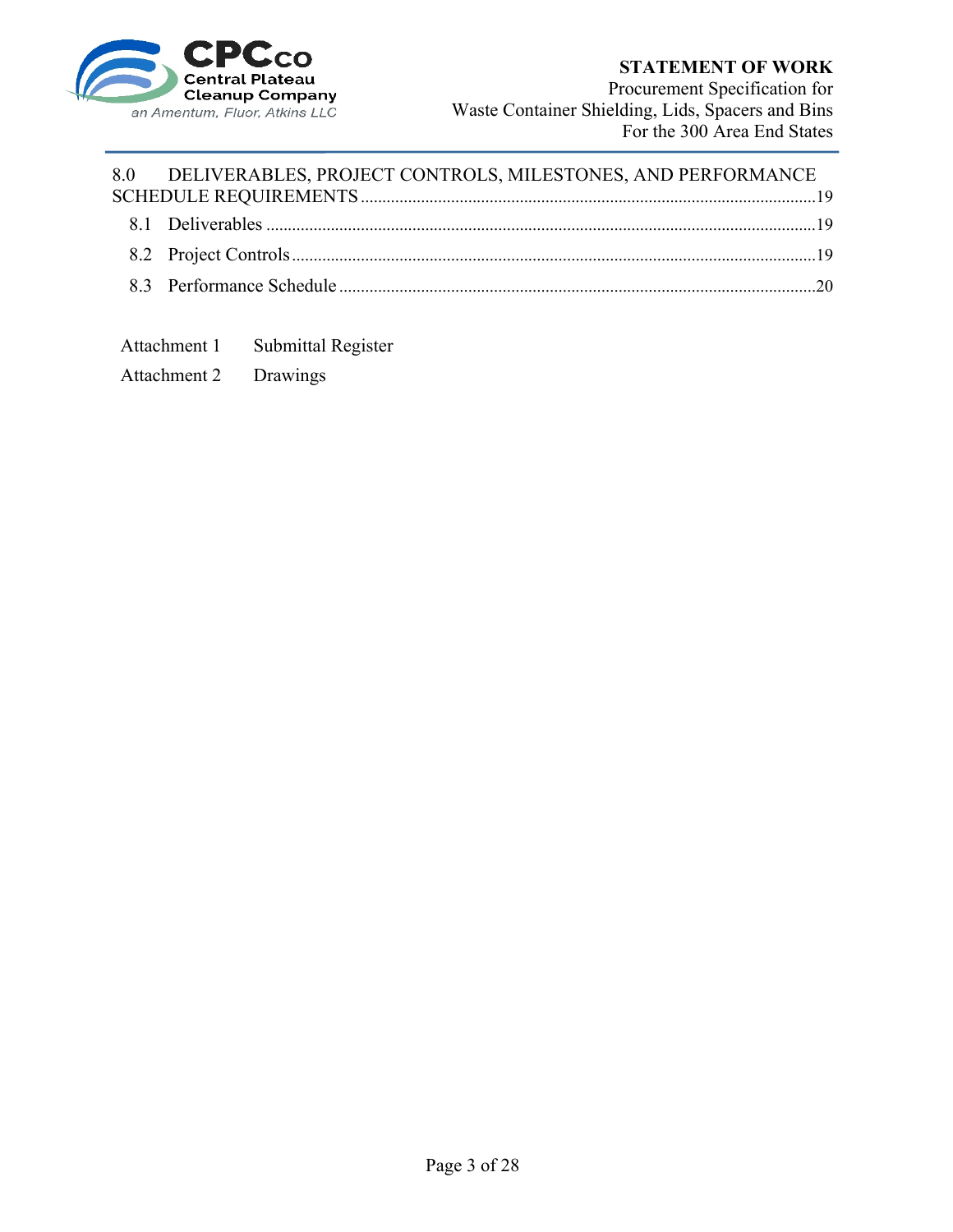

#### **STATEMENT OF WORK**

Procurement Specification for Waste Container Shielding, Lids, Spacers and Bins For the 300 Area End States

### **1.0 INTRODUCTION / BACKGROUND**

This Statement of Work (SOW) is issued for the performance of off-site Fabrication Services in support of the Central Plateau Cleanup Company (CPCCo) 300 Area End States Project. CPCCo is a prime contractor to the Department of Energy (DOE) and all work under this Statement of Work will be performed in support of the CPCCo contract with DOE.

### **2.0 DESCRIPTION OF WORK – GENERAL**

CPCCo (hereafter referred to as the Buyer) requires a Contractor to procure materials, fabricate, assemble, inspect, test, and deliver equipment and components in accordance with the requirements of this SOW.

The Contractor shall provide and manage the labor, equipment, material, and services required to complete the tasks and deliverables identified herein. The work shall be performed at the Contractor's facility. If onsite access is required, site visitation shall be coordinated through the Contract Specialist.

The Contractor is responsible for execution of the work in accordance with the quality standards and requirements specified herein.

This contract is for the procurement, fabrication, testing and delivery of 1.5" and 2.5" thick shielding boxes, modified lids, 16" spacers, and 26" and 30" waste bins. This contract requires no design work but the following components shall be procured, fabricated and tested in accordance with the following drawings:

|                | <b>Description</b>      | <b>Drawing</b> | <b>Sheets</b> |
|----------------|-------------------------|----------------|---------------|
| 1              | 30" Waste Bin           | H-3-317735     | 1 and $2$     |
| 2              | 26" Waste Bins          | H-3-318642     | 1 and $2$     |
| 3              | 1.5" Shielding Assembly | H-3-318641     | 1, 2 and 3    |
| $\overline{4}$ | 2.5" Shielding Assembly | H-3-318572     | 1 and $2$     |
| 5              | Modified Lid            | H-3-318590     |               |
| 6              | 16" Spacer              | H-3-318589     |               |

All equipment fabricated in this SOW is Quality Level 3 and General Service.

### **3.0 DESCRIPTION OF WORK – SPECIFIC**

The Contractor shall provide and manage labor, equipment, material and services required to complete all work outlined in this SOW. The Contractor shall prepare and submit test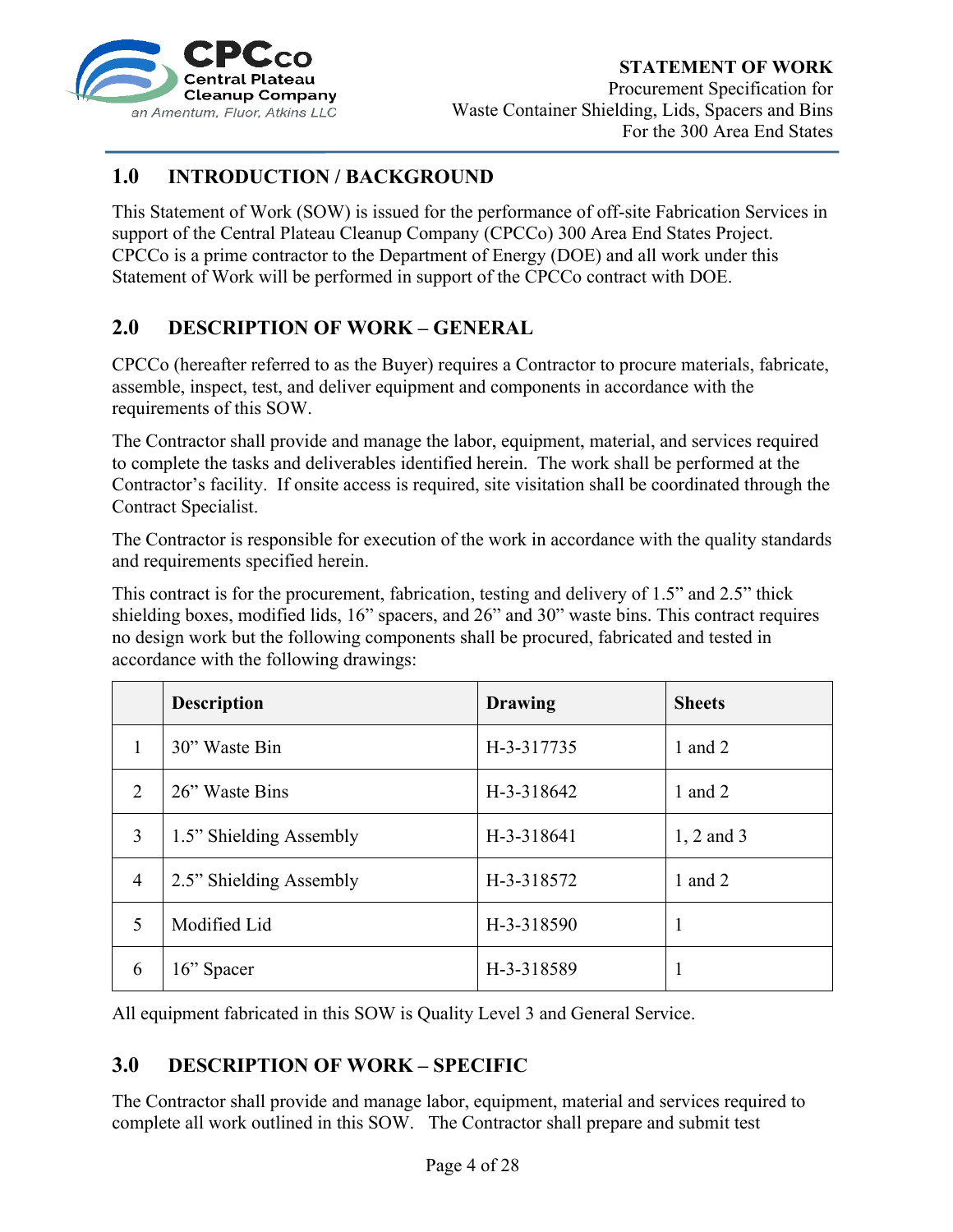

procedures for the equipment prior to testing and submit to the Buyer for review and approval per the Submittal Register requirements in Attachment 1 of this SOW. The Contractor is responsible for all packaging and delivery cost with delivery of equipment to the Hanford Site Warehouse and Stores Delivery, 2355 Stevens drive, Richland WA. This section identifies the major work elements only; the Contractor is responsible to determine the complete scope from this SOW and the referenced technical requirements specified in the documents in Attachment 2.

The Contractor shall provide the following products and quantities as shown:

|            | <b>Task</b>             | Quantity |
|------------|-------------------------|----------|
| $Task - 1$ | Procure and Fabricate:  |          |
|            | 30" Waste Bin           | 40       |
|            | 26" Waste Bin           | 40       |
|            | 1.5" Shielding Assembly | 2        |
|            | 2.5" Shielding Assembly | 11       |
|            | Modified Lid            | 5        |
|            | 16" Spacer              | 5        |
|            |                         |          |

#### **Task – 2** Optional Component Procure and Fabrication:

| 30" Waste Bin           | 6 lots (40 Bins per lot) |
|-------------------------|--------------------------|
| 2.5" Shielding Assembly |                          |
| Modified Lid            |                          |
| 16" Spacer              |                          |

#### **3.1 TASK – 1 PROCURE, FABRICATE AND VERIFICATIONS**

The Contractor shall procure materials, fabricate components and perform verifications listed for this task in accordance with their associated drawings. The Contractor shall prepare a fabrication inspection plan for each of the four components. 30" Waste Bins are to start their number at "100" and the 26" Waste Bins at "S01".

Welding and verification shall be done in accordance with American Society of Welding (AWS) standards. Final visual inspection of all welding shall be by a Certified Weld Inspector (CWI) per AWS. In addition to welds, the Contractor shall verify of dimensions, coatings, labeling and weight.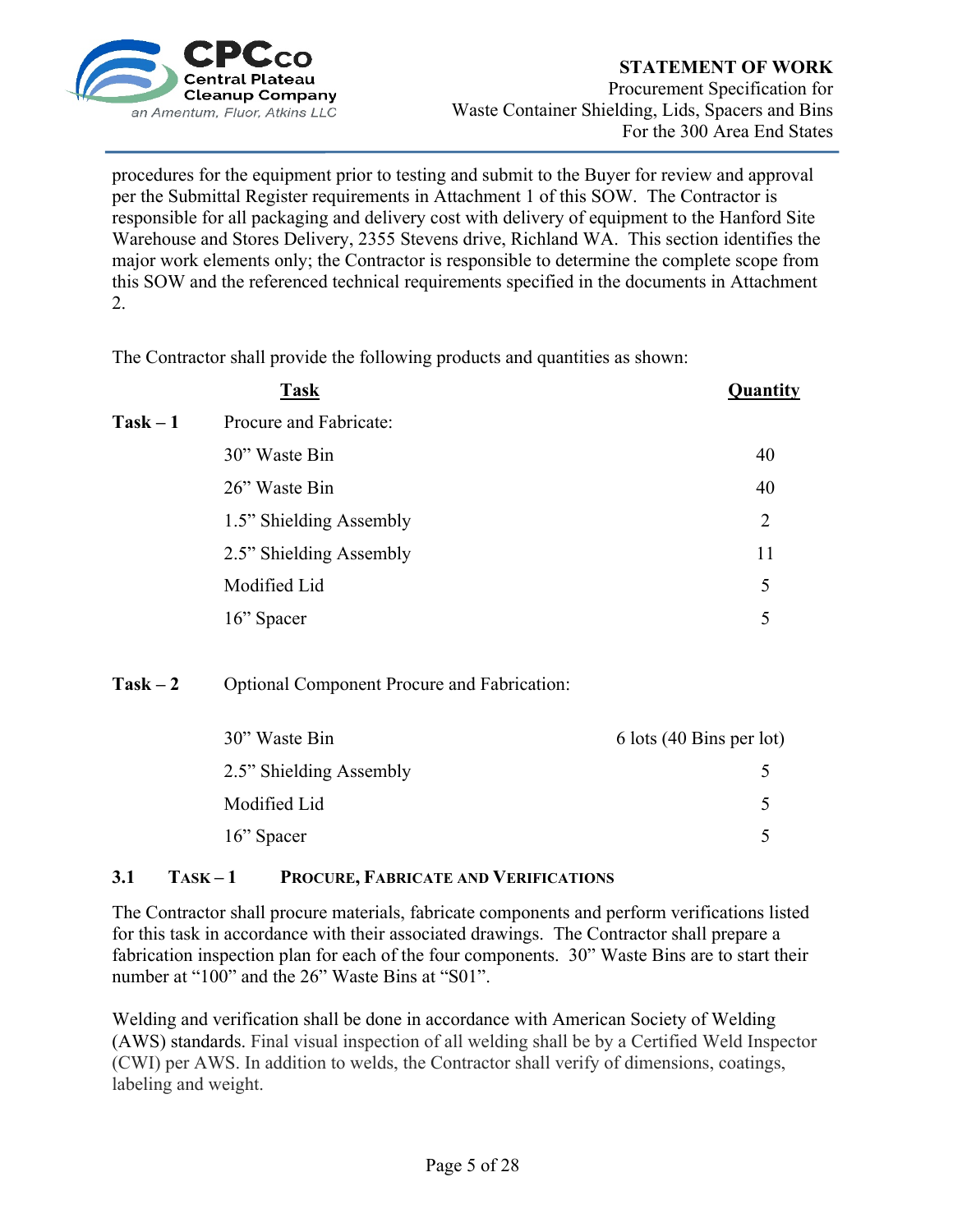

The Contractor shall verify interfaces between spacers and modified lids. Swivel hoists shall be supplied with a certificate of conformances. Verification of weights of components shall be done using a calibrated scale in accordance with the Quality requirements listed in this SOW.

#### **3.2 TASK – 2 PROCURE AND FABRICATE ADDITIONAL UNITS**

The Contractor shall provide additional units as requested by the Buyer. Upwards of 300 Bins could be required and purchased in lots where one lot contains 40 bins. Inspections and verifications shall still be performed as required in Task 1.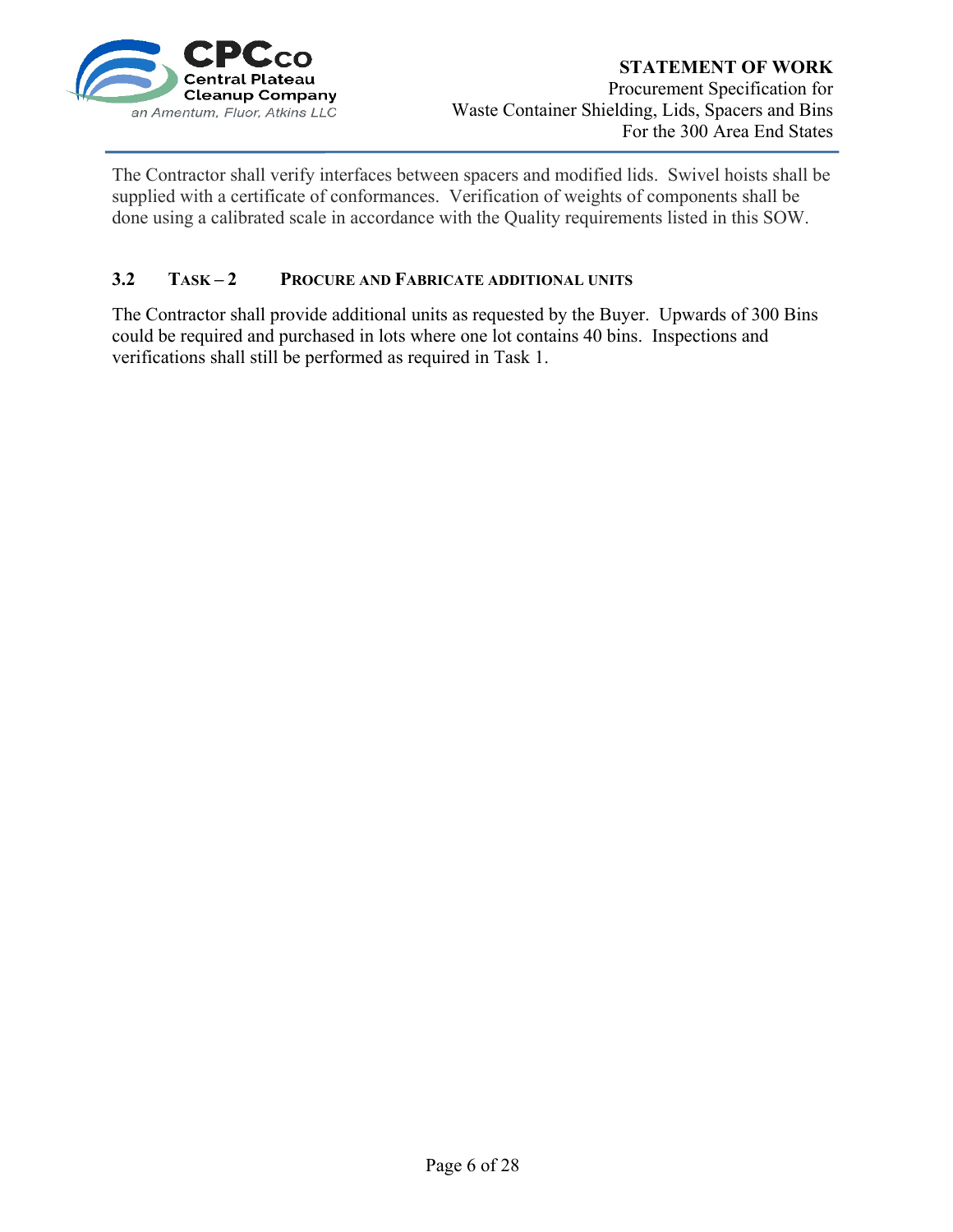

#### **STATEMENT OF WORK**

Procurement Specification for Waste Container Shielding, Lids, Spacers and Bins For the 300 Area End States

#### **3.3 BUYER FURNISHED MATERIALS AND EQUIPMENT**

None

#### **3.4 SPECIAL REQUIREMENTS**

#### **3.4.1** Fabrication and Assembly General Requirements

- 3.4.1.1 The Fabricator shall prepare and submit fabrication travelers, inspection plans and test plans for the equipment listed in this SOW for Buyer review, approval, and insertion of Buyer-designated source inspection/witness points prior to starting fabrication, inspection, or testing on the subject component. Fabrication travelers and inspection/test plans can be submitted as a single or as separate documents.
- 3.4.1.2 The Fabricator shall submit Weld Procedures Specifications (WPS) for approval prior to the first production weld on equipment covered by this SOW.
- 3.4.1.3 The Fabricator shall submit weld Procedure Qualification Records (PQRs) for approval prior to the first production weld on equipment covered by this SOW.
- 3.4.1.4 The Fabricator shall submit Welder Performance Qualification Records (WPQRs) for approval for all personnel that will be welding on equipment covered by this SOW.
- 3.4.1.5 The Fabricator shall submit Weld Inspector Qualifications prior to weld inspection on equipment covered by this SOW.
- 3.4.1.6 A Certified Weld Inspector (CWI) will visually examine final pass on all welds.
- 3.4.1.7 Arc Strikes, defects and temporary attachments shall be removed. Remove arc strikes, defects or temporary attachments by a combination of grinding and welding to match the original surface condition of the material. Perform visual examination methods to determine complete removal of defect.
- 3.4.1.8 Unless noted on the fabrication drawing, all weld joint details (root opening, bevel angles and tolerances) shall be per the Fabricator's approved qualified weld procedure specification (WPS).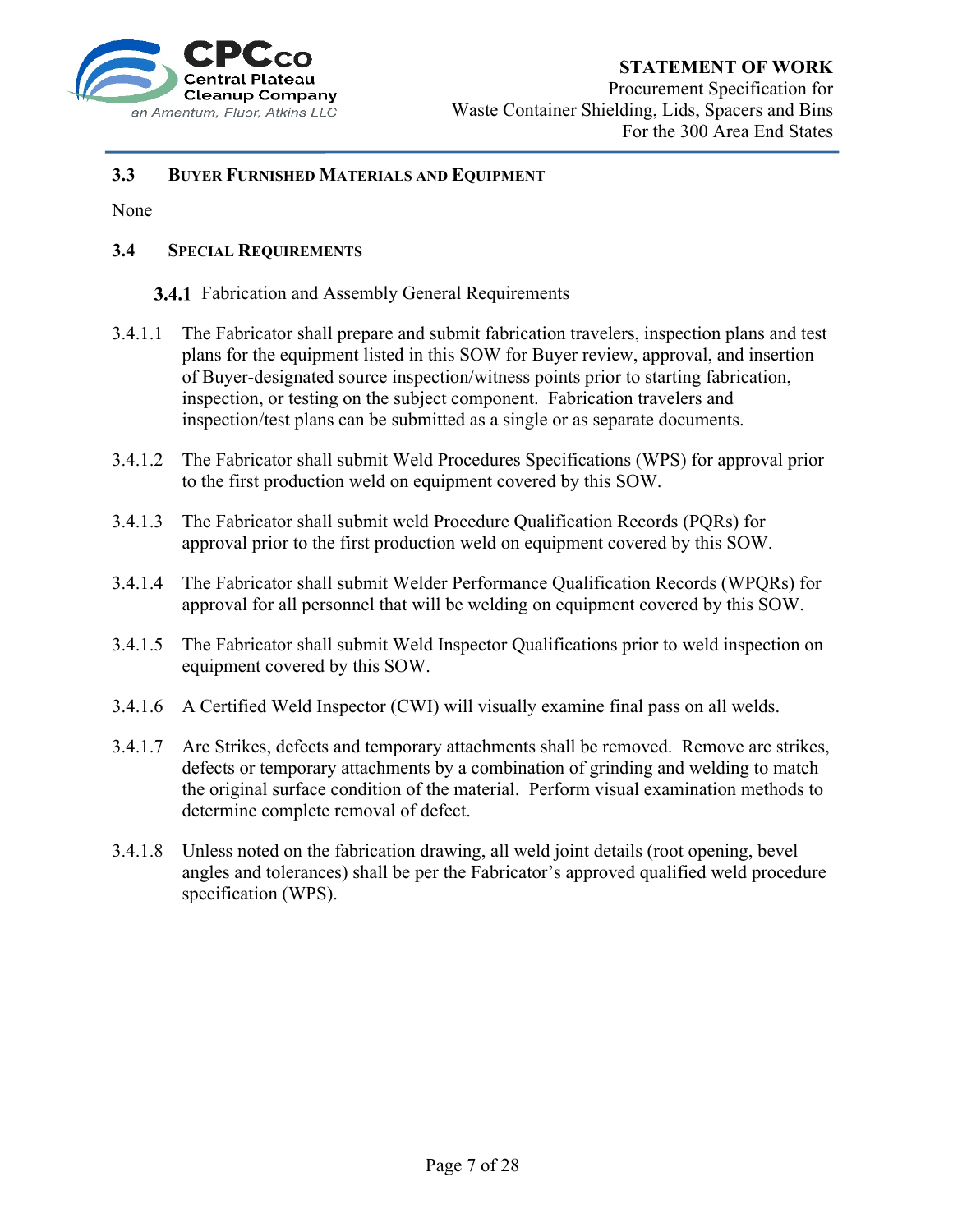

- 3.4.1.9 Deviations/changes to technical requirements on the Buyer's drawings must be authorized in accordance with the design change process delineated in this SOW.
- 3.4.1.10 All equipment shall be uniquely identified. Identification shall be as defined on the drawings.

#### **3.5 PACKAGING AND SHIPPING PLAN**

The Contractor shall submit for review and approval a "Packaging and Shipping Plan" for each equipment component described in this SOW. The plan shall include packaging, shipping, and an extended storage plan.

#### **3.6 ACCEPTANCE CRITERIA**

A successful Acquisition Verification Service (AVS) Inspection and equipment is green tagged is the acceptance criteria.

#### **3.7 ORGANIZATIONAL INTERFACES**

The contractual interface for this work is the Buyer's Contract Specialist (or designee). The Buyer Technical Representative (BTR) (or designee) will act as the technical point of contact.

#### **3.8 WORK NOT INCLUDED**

• Installation of the components in the 324 facility.

#### **3.9 SITE COORDINATION REQUIREMENTS**

 If onsite access is required, site visitation shall be coordinated through the Contract Specialist.

#### **4.0 TECHNICAL REQUIREMENTS**

Contractor shall perform all work in accordance with requirements listed in Buyer's Design media including codes and standards, and any other documents, which by reference are made a part of the Statement of Work.

CPCCo reserves the right to perform source inspections before and during fabrication. Inspections shall be arranged jointly by CPCCo and Contractor.

#### **4.1 CODES AND STANDARDS**

Contractor shall comply to the codes and standards specified in the SOW and its associated attachments.

#### **4.2 DESIGN MEDIA AND DRAWINGS**

This contract involves no design from the Contractor but delivery of components in accordance with the Buyer's drawings. Attachment 2 contains all the drawings associated with this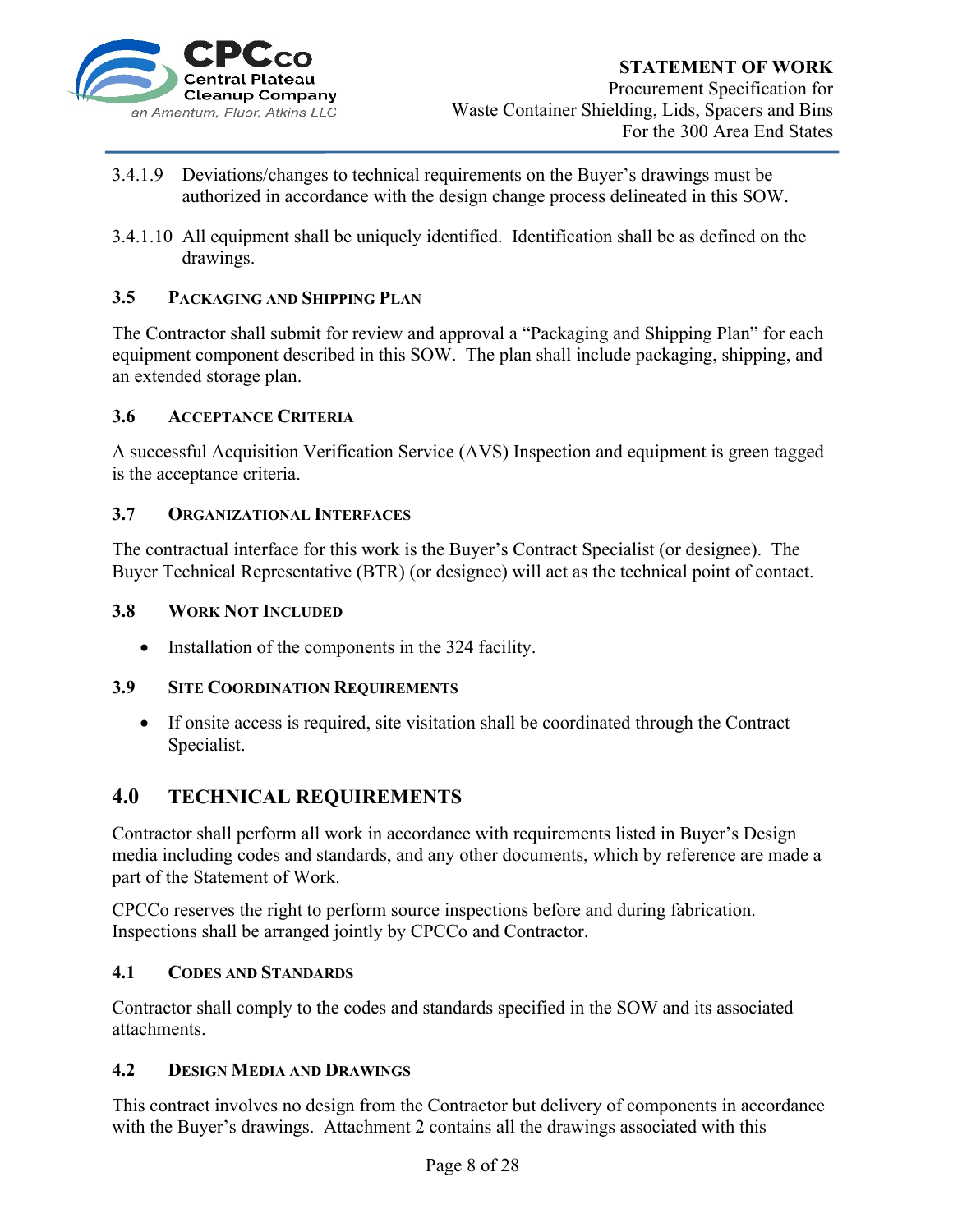

procurement. The Contractor shall maintain and design changes via their redlined control process. See Section 4.4 for details on redline requirements.

#### **4.3 EXHIBITS**

The Forms shown in the following table are hereby incorporated into and made a part of this Contract.

| Form No.   | Title                                       |
|------------|---------------------------------------------|
| A-6004-757 | <b>Contractor Document Submittal</b>        |
| A-6004-833 | Request for Clarification/Information (RCI) |
| A-6007-382 | <b>CPCCo Change Form</b>                    |

#### **4.4 DESIGN CHANGES**

Any proposed changes to the agreed upon design, needs to be approved by the Buyer. Changes can be made using the Contractor's design change control process (redline process). The design change control process to be utilized shall be determined after review of the Contractors change control process.

The Contractor shall submit a copy of their change control process (i.e., redline process) to the Buyer for approval. If the Contractor's change control process has previously been approved by the Buyer, the Contractor may submit a statement declaring that it has been previously approved and that it has not changed.

Proposed changes to the design media shall be managed using the process described below:

- When corrections, improvements, or questions are identified against the drawings, the Contractor may notify the Buyer formally using a Request for Clarification (RCI) or contact CPPCo technical authority via email or phone. If a redline change is required to the drawing, the Contractor may send the redline to the BTR and technical authority via email. The Contractor shall describe the issue and provide a proposed resolution. A markup of the drawing may be attached to the RCI if necessary to communicate the proposed change. NOTE: A signed RCI does not authorize the Contractor to make a change. See next bullet for how to make a change.
- If the Buyer concurs a drawing change is necessary, the Buyer shall either prepare a Design Change Notice (DCN) or utilize the Contractor's change control process. Buyer approval of the change control document (DCN or Contractor change document) is required prior to implementation of the change. For expeditious response, and if using the Contractor red-line process, initial approval of the change can be given per e-mail but shall be followed up with the CPPCo Engineering approving and authorizing the change in the Contractors Change Process, Change Control Log.
- If the Contractor believes the RCI or any change response constitutes a Contract change, the Contractor shall immediately process a Contract Change Form (A-6007- 382) and await receipt of additional written instruction from the Contract Specialist.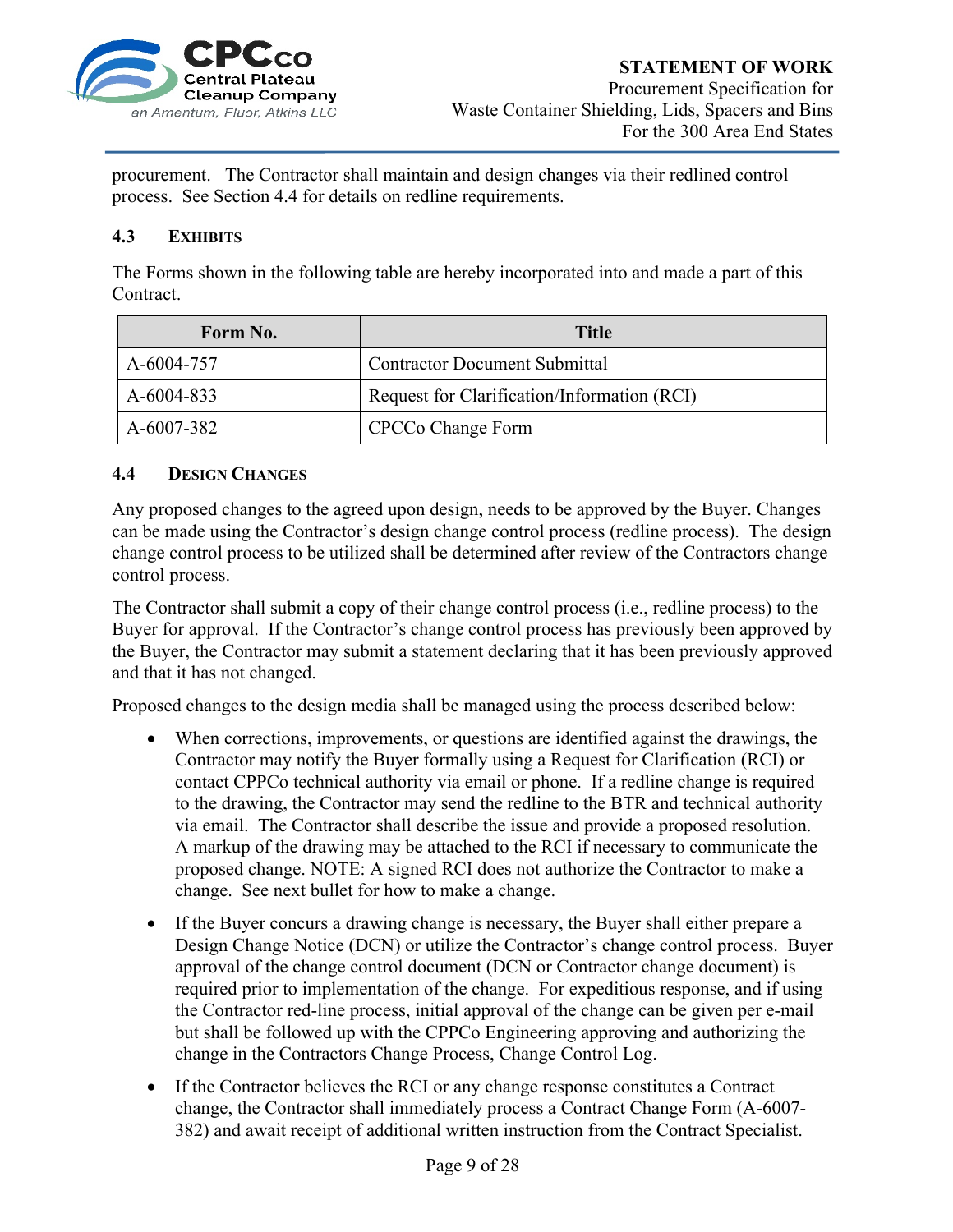

• The Contractor shall submit in the Final Data Package the redlined log and all affected drawings showing the incorporated approved redlines or any other generated drawings made by the Contractor. If fabrication drawings are generated by Contractor, the Buyer has the right to request the native electronic files for those at no cost. Final acceptance by the Buyer Acquisition Verification Services (AVS) requires that the actual configuration of each item match the approved drawing.

### **5.0 PERSONNEL REQUIREMENTS**

#### **5.1 TRAINING AND QUALIFICATION**

The Contractor is expected to provide appropriately trained and qualified staff to perform the type of work specified.

#### **5.2 WORK HOURS**

The Hanford Site personnel shall be available between the hours of 6:00AM and 4:30PM PST on weekdays excluding Friday.

## **6.0 ENVIRONMENTAL, SAFETY, HEALTH, AND QUALITY REQUIREMENTS**

The Contractor shall perform work safely, in a manner that ensures adequate protection for employees, the public, and the environment, and shall be accountable for the safe performance of work. The Contractor shall comply with, and assist CPCCo in complying with Environmental, Safety, Health, and Quality (ESH&Q) requirements of all applicable laws, regulations and directives.

The Contractor shall flow down ESH&Q requirements to the lowest tier subcontractor performing Work, commensurate with the risk and complexity of the work.

#### **6.1 SAFETY REQUIREMENTS**

The Contractor shall comply with their facility specific safety requirements in the execution of this work.

#### **6.2 QUALITY ASSURANCE AND CONTROL**

The Contractor shall maintain a documented Quality Assurance Program and implementing procedures. The Contractor shall submit a copy of their QA Program with their proposal for review and approval prior to beginning work. If the Contractor's QA Program has been evaluated by Hanford Mission Integration Solutions (HMIS), and is listed on the current Hanford Evaluated Supplier's List for the required scope, then the Contractor need only reference the ESL listing.

The Contactor Quality Assurance Program shall contain the elements equivalent to the following: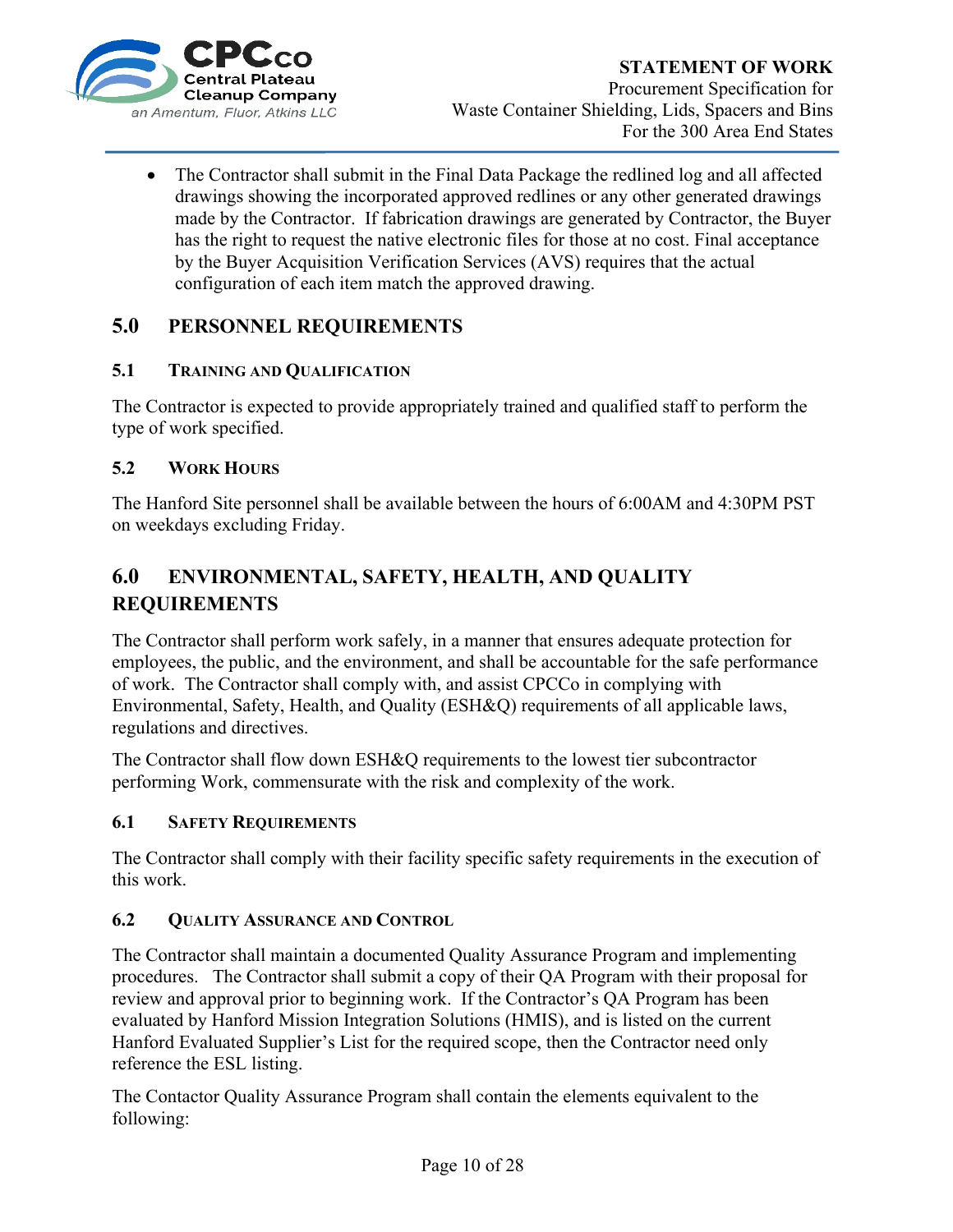#### **STATEMENT OF WORK**



Procurement Specification for Waste Container Shielding, Lids, Spacers and Bins For the 300 Area End States

- Design Control
- Procurement Document Control
- Document Control
- Control of Purchase items
- Control of Process
- **Inspection**
- Test Control
- Control of Measuring and Test Equipment
- Handling, Storage and Shipping
- Control of Nonconforming items
- Quality Assurance Records

The Contractor is responsible for performing quality work in compliance with the requirements of this contract. The Contractor is responsible to flow down to any sub tier contractor the applicable requirements of this contract. The Contractor must allow access to their facility, work site, or sub-contractors facility or worksite at any time during this contract for CPCCo personnel to perform inspections or surveillances.

#### **6.3 QUALITY ASSURANCE PROCUREMENT REQUIREMENTS**

The Contractor shall comply with the following Procurement Quality Requirements listed in Table 6.3.

| <b>Section</b> | <b>Description</b>                         |
|----------------|--------------------------------------------|
| 6.3.1          | Supplier Use of Calibrated Equipment       |
| 6.3.2          | Fabrication/Inspection/Test Plan           |
| 6.3.3          | Source Inspection                          |
| 6.3.4          | Nonconformance documentation and reporting |
| 6.3.5          | Certified Weld Inspector (CWI)             |
| 6.3.6          | Welding procedures and qualifications      |
| 6.3.7          | <b>Nondestructive Examination Process</b>  |
| 6.3.8          | Certified Material Test Report             |
| 6.3.9          | <b>Inspection and Test Report</b>          |

**Table 6.3 Procurement Quality Requirement List**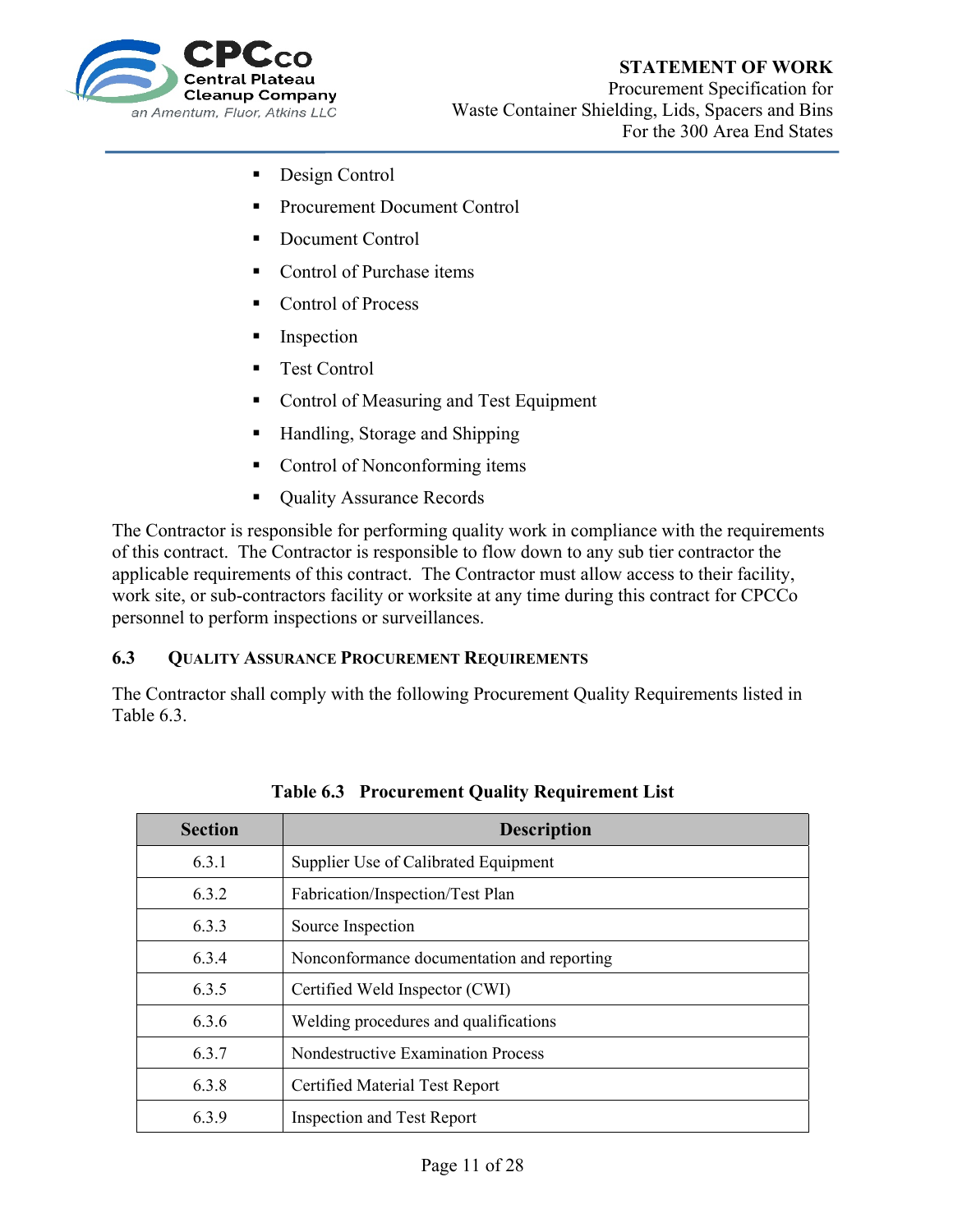

| <b>Section</b> | <b>Description</b>                                      |
|----------------|---------------------------------------------------------|
| 6.3.10         | <b>Control of Graded Fasteners</b>                      |
| 6.3.11         | Procurement of Potentially Suspect or Counterfeit Items |
| 6.3.12         | Certificate of Conformance                              |
| 6.3.13         | Packaging/Shipping Procedures                           |

#### **Table 6.3 Procurement Quality Requirement List**

#### 6.3.1 Supplier Use of Calibrated Equipment

The Supplier shall submit certification stating that the Supplier owned equipment used by the Supplier in the performance of the work listed in the procurement documents has been calibrated utilizing standards whose calibration is traceable to the National Institute of Standards and Technology. If no such standard $(s)$  is available, the Supplier shall submit for review and approval, documentation stating the basis of the equipment's calibration. This certification shall include a report of actual calibration results. The documentation shall be identifiable to the equipment being used and to any acceptance criteria listed in the procurement documents. The report shall contain the signature, with printed name, of the authorized representative of the agency who performed the calibration.

- 1. Prior to the start of work, the Supplier shall submit the latest calibration certification/ report certifying that all calibrated Supplier used equipment is in-calibration.
- 2. During the course of the contract, the Supplier shall submit a calibration certification/ report certifying that all calibrated Supplier owned equipment was calibrated at any manufacture recommended or other prescribed intervals that occur during the life of the work, or whenever the accuracy of the equipment is suspect.
- 3. Upon completion of work that requires its use, the Supplier shall submit a closeout calibration certification/report certifying that all calibrated Supplier used equipment was recalibrated.

If at any time during the course of contract, the Supplier owned equipment's as-found calibration measurements are out-of-tolerance; the Supplier shall notify the Buyer and submit a copy of the calibration report showing the discrepant as-found measurements. The Supplier shall evaluate the use of the equipment to determine if previously collected data is acceptable. The Supplier shall submit for approval written documentation of this evaluation, including, as necessary, recommendations for the recollection of previously collected data found to be unacceptable.

One copy of all required documentation, unless otherwise specified, shall be submitted for review and approval.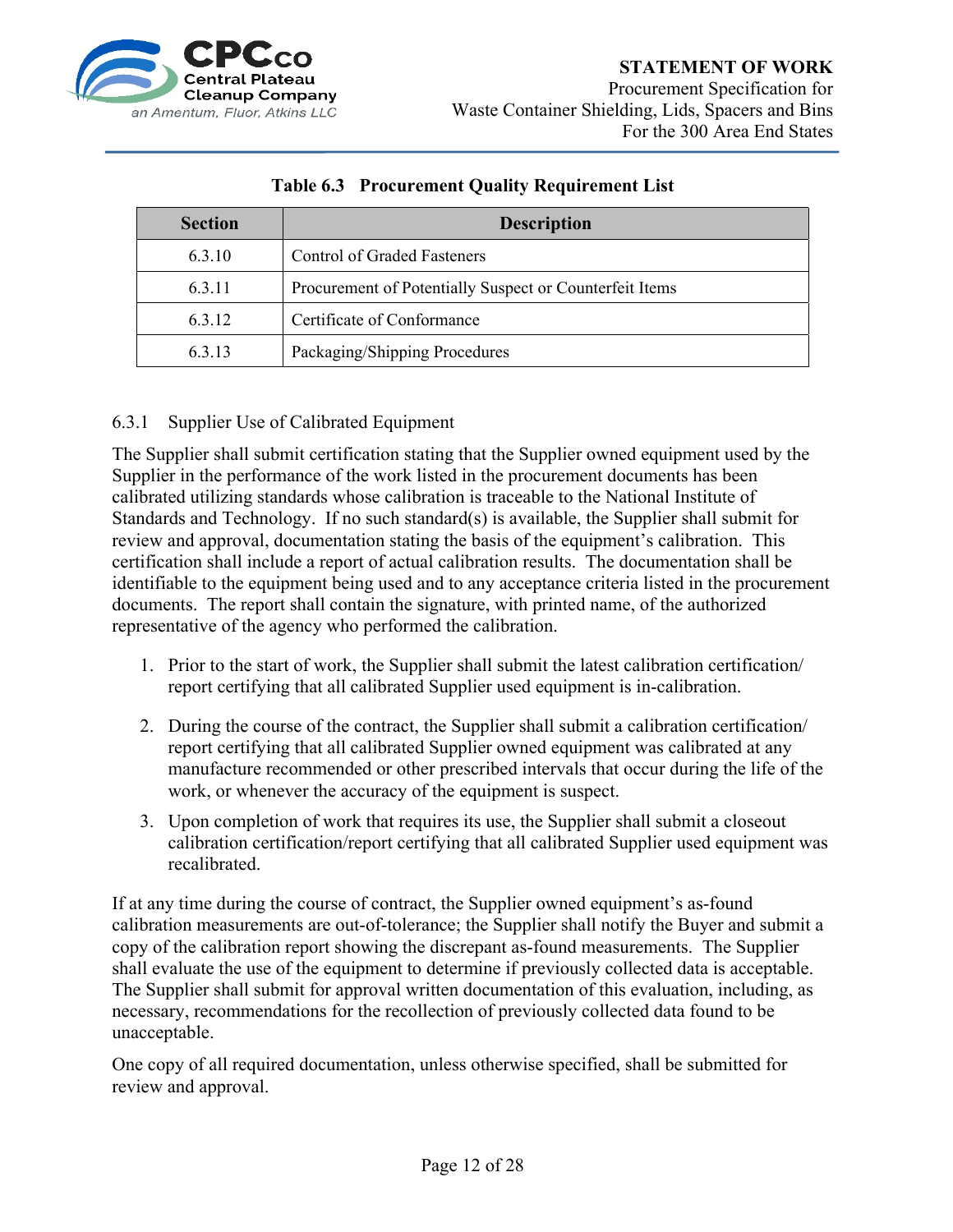

#### 6.3.2 Fabrication/Inspection/Test Plan

The Contractor shall prepare detailed fabrication/inspection/test plans (Travelers). The Contractor shall submit to the Buyer for approval of the completed traveler unless otherwise specified in procurement documents. Each plan shall include the following: Traceability to Buyer's Purchase Order/Contract Order document number.

- Description of items to be fabricated/tested/inspected (e.g., components, subassemblies, assemblies).
- Sequential fabrication/process steps.
- Sequential points for inspection and tests to be performed during fabrication/processing.
- Method/procedure to be used for performance of inspection/test/fabrication, including:
	- o Each characteristic or attribute to be evaluated,
	- o The report form to be utilized,
	- o Specific Codes/Standard requirements as specified by procurement documents i.e., ASME, ASTM, ANSI, etc., and
	- o Sampling plans for final characteristics (e.g., AQL, lot size, inspection level), where applicable.

Subsequent revisions/modifications to the fabrication/inspection/test plan document require review and approval by the Buyer prior to implementation of the change. When subcontracting any portion of this Purchase Order/Contract Order, the Contractor is required to flow down the applicable quality assurance program requirements on their Subcontractor's for the work performed.

#### 6.3.3 Source Inspection

All items are subject to inspection at the Contractor's facility or Contractor's subcontractor's facility by a Buyer's quality assurance/quality control representative. Contractor shall notify Buyer at least 5 working days in advance of the time items will reach any inspection hold point established by the Buyer in the procurement package.

#### 6.3.4 Non-conformance Documentation and Reporting

All non-conformances identified at the Contractor's facility with a proposed disposition of "Accept" or "Repair" shall be approved by the Buyer before any corrective action is taken by the Contractor on the nonconformance.

- Accept: A disposition that a nonconforming item will satisfactorily perform its intended function without repair or rework.
- Repair: A disposition requiring the processing of a nonconforming item so that its characteristics meet the requirements listed in the disposition statement of the nonconformance report.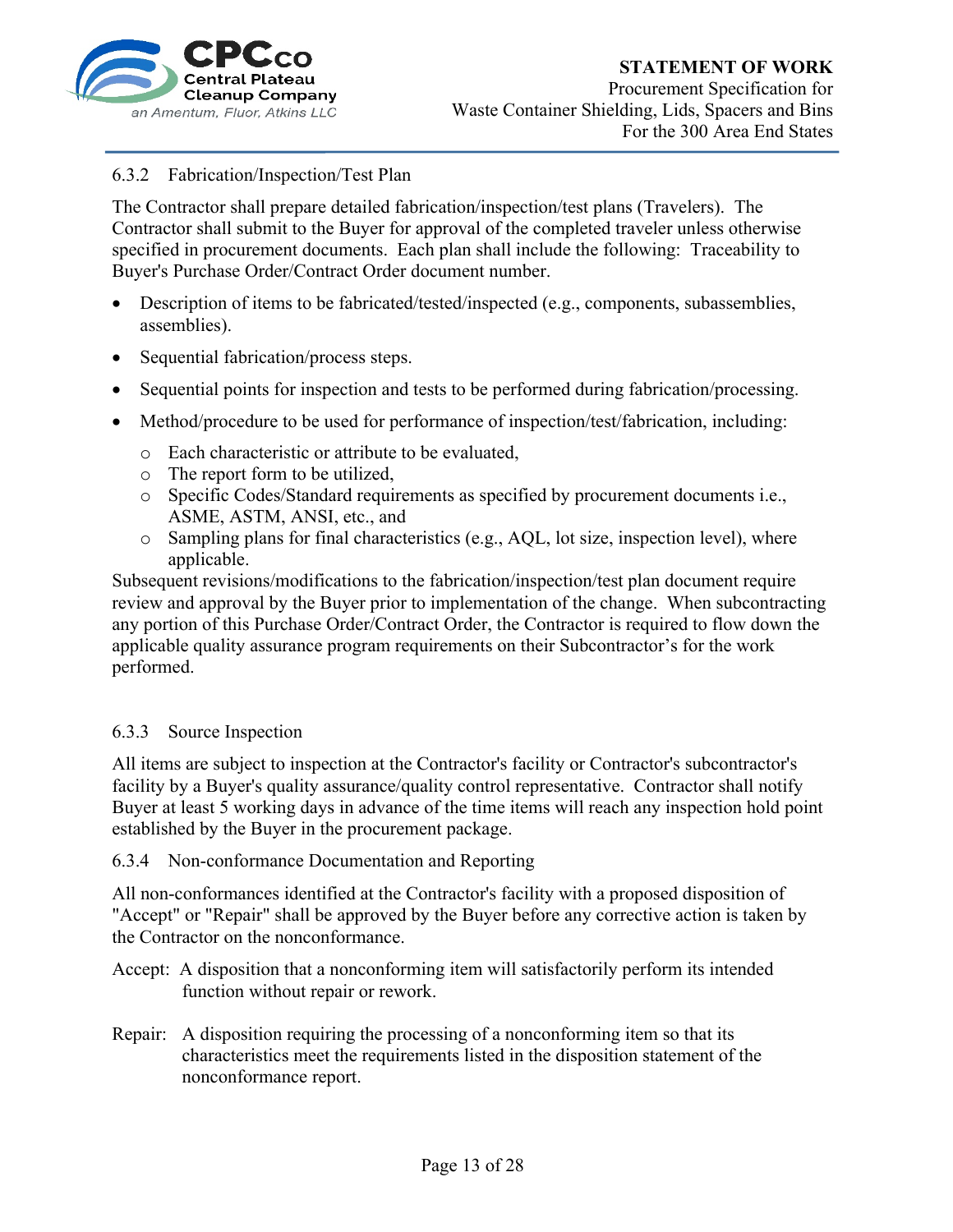

Non-conformances shall be documented by the Contractor on the Contractor's nonconformance form. After documenting the nonconformance, disposition and technical justification, the form shall be forwarded to the Buyer.

After the recommended disposition has been evaluated by the Buyer, the form shall be returned to the Contractor with a disposition of approval or rejection. The Contractor may take corrective action on the nonconformance only after the form is approved.

The Contractor's non-conformance shall be noted on the COC and shall be included in the Final Data Package.

#### 6.3.5 Certified Weld Inspector (CWI)

Supplier personnel performing weld inspections shall be certified as a Certified Weld Inspector (CWI) in accordance with the requirements specified in AWS QC-1.

The following documentation shall be submitted prior to the start of fabrication:

- Current AWS CWI certificates.
- Current and valid visual acuity examination. The examination must be performed annually.
- Visual weld inspection procedures.

Approval shall be obtained from the Buyer prior to start of fabrication.

6.3.6 Welding Procedures and Qualifications

- Welding procedures and personnel shall be qualified in accordance with the applicable AWS or ASME specifications/code as specified in the Purchase Order/Contract order. The Supplier shall submit copies of all welding procedure specification (WPS), Procedure Qualification Records (PQRs), and Welder Performance Qualification Records (WPQRs) to be employed in the performance of this Purchase Order/Contract Order. Buyer approval is required prior to the start of fabrication.
- Changes and revisions to welding documentation shall be submitted to the Buyer for review and approval prior to use. When subcontracting any portion of this Purchase Order/Contract Order, the Supplier is required to invoke the applicable quality assurance program requirements on the subcontractor.

#### 6.3.7 Nondestructive Examination Process

Nondestructive examination (NDE) personnel shall be qualified and certified in accordance with the Employer's written practice that meets the recommended guidelines of the American Society of Nondestructive Testing's (ASNT) ASNT SNT-TC-1A, unless otherwise specified in the ordering data.

The Supplier is not authorized to begin fabrication until the following documentation has been reviewed and approved by the Buyer:

NDE qualification and certification procedures (Employer's written practice)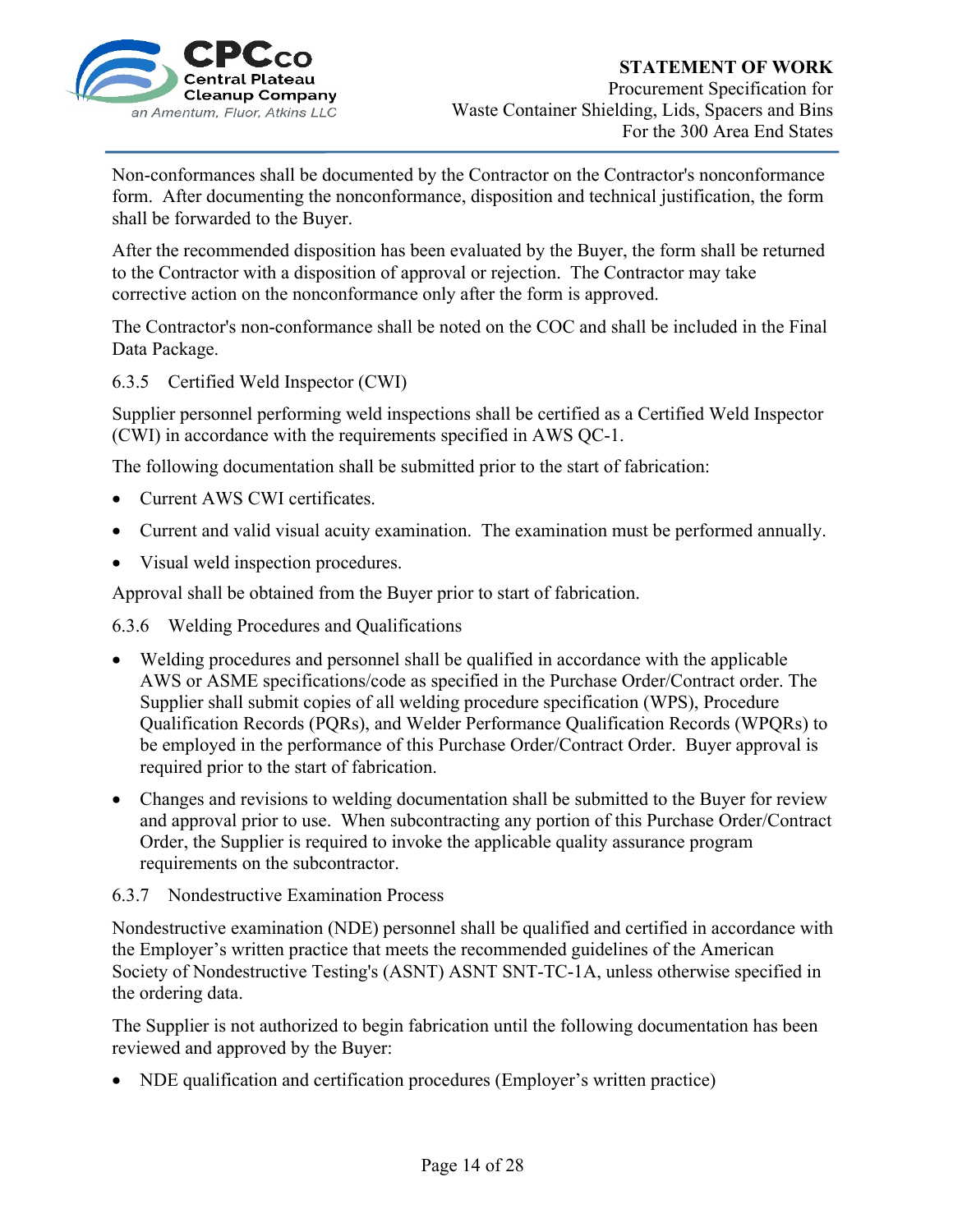

- Personnel Level I, II, and III qualifications and certifications which include objective evidence of NDE training, formal education, examinations, experience, date of hire, and current eye examination record
- NDE method/examination procedures that are in accordance with the applicable codes/standards specified in procurement documents.

All NDE reports and radiographs shall be traceable to the item examined, include all essential examination parameters, and signed and dated by the NDE examiner. All NDE reports and radiographs shall accompany or precede shipment of material. Radiographs and radiographic technique and examination reports shall be subject to approval by the Buyer prior to shipment of completed items.

When subcontracting any portion of this Purchase Order/Contract Order, the Supplier is required to invoke the applicable quality assurance program requirements on the subcontractor.

#### 6.3.8 Certified Material Test Report

- The Certified Material Test Report (CMTR) shall include actual results of all chemical analysis, tests, examinations, and treatments required by the material specification and this Purchase Order/Contract order for all ASTM/ASME materials. The CMTR shall be legible, reference applicable specification number and year of edition, and be traceable to the material furnished by heat or lot number. All reports are subject to review and acceptance by the Buyer.
- The report(s) shall contain the Purchase Order/Contract Order number and a description of the item to which the report applies. The report shall be signed by an authorized representative of the Company.
- One copy of the documentation, unless otherwise specified, shall accompany the applicable item(s) shipped.

#### 6.3.9 Inspection and Test Reports

The Contractor shall submit legible, reproducible copies of Inspection/Test Reports. The report(s) shall include the following:

- Identification of the applicable inspection and/or test procedure utilized.
- Resulting data for all characteristics evaluated, as required by the governing inspection/test procedure.
- Traceability to the item inspected/tested, (i.e., serial number, part number, lot number, etc.).
- Signature of the Contractor's authorized representative or agency which performed the inspections/tests.

One copy of the documentation, unless otherwise specified, shall accompany the applicable item(s) shipped.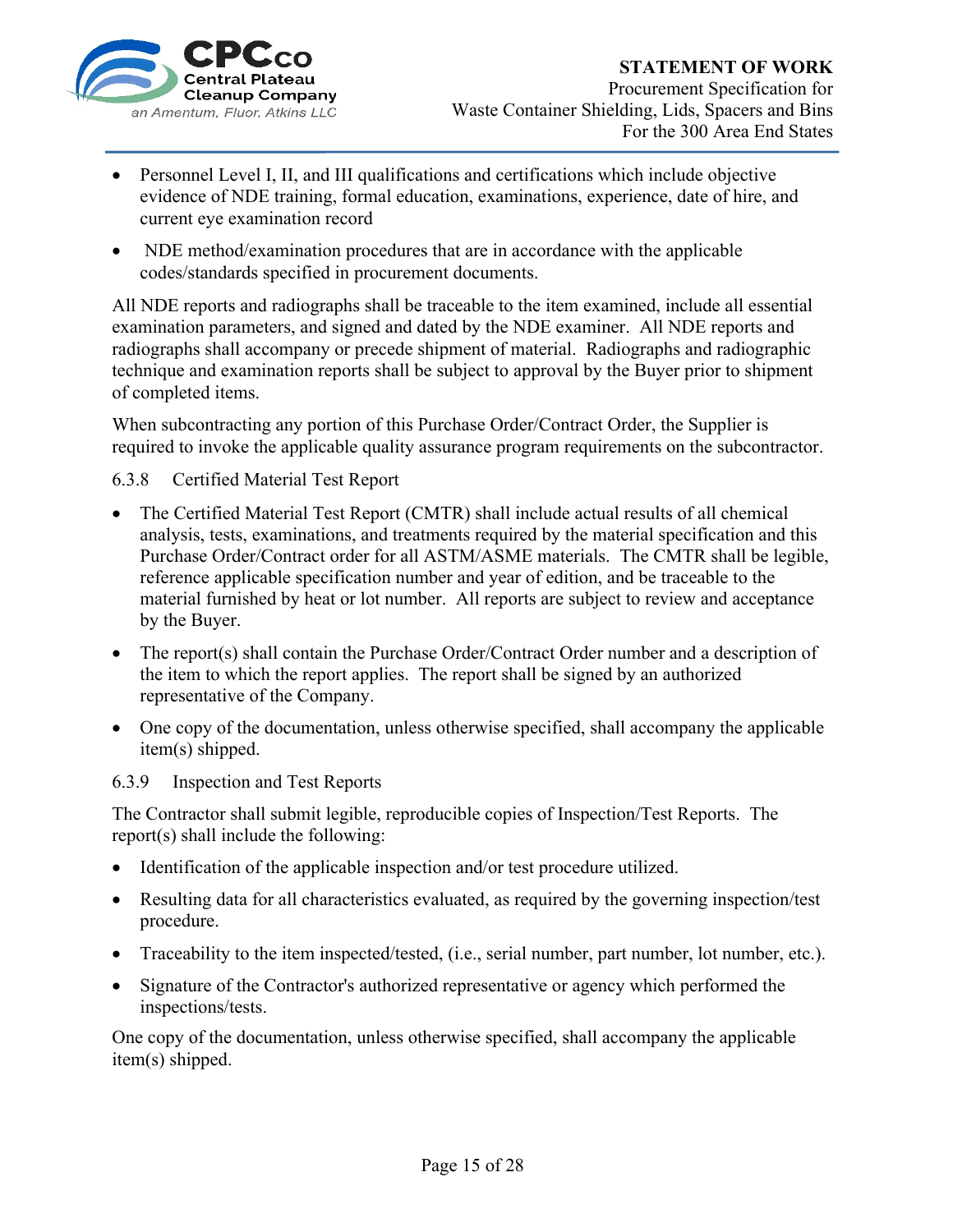

## **STATEMENT OF WORK**  Procurement Specification for

Waste Container Shielding, Lids, Spacers and Bins For the 300 Area End States

#### 6.3.10 Control of Graded Fasteners

The provisions stated below are the minimum Department of Energy requirements for high strength graded fasteners produced in compliance with national consensus standards (e.g., SAE, ASTM, ASME).

- Fasteners shall exhibit grade marks and manufacturer's identification symbols (headmarks) as required in the specifications referenced in the Purchase Order/Contract Order.
- Any fasteners supplied with headmarks matching those displayed on the attached Suspect/Counterfeit Fastener Headmark list, or facsimiles thereof, shall be deemed to be unacceptable under the terms of this Purchase Order/Contract Order.
	- o Suspect Bolt Head Marking Card
	- o Suspect Stainless Steel Fastener Headmark List
- When requested by the Buyer, the Supplier shall provide a legible and reproducible copy of the manufacturer's Certified Material Test Reports (CMTR). These CMTRs shall report the values of the actual chemical and physical tests performed on the represented fastener lot/material heat. Fastener packaging/labeling shall be traceable by lot number or other positive means to the CMTRs.
- Fasteners shall be inspected to verify compliance with the Purchase Order/Contract Order requirements. Additionally, fasteners may also be subjected to destructive testing.
- When requested by the Buyer, the Supplier shall provide a Certificate of Conformance which must certify conformance and traceability of supplied materials to the subject Purchase Order/Contract Order. The document must be legible and reproducible.
- 6.3.11 Procurement of Potentially Suspect or Counterfeit Items

Notwithstanding any other provisions of this agreement, the Contractor warrants that all items provided to the Contractor shall be genuine, new and unused unless otherwise specified in writing by the Contractor. Contractor further warrants that all items used by the Contractor during the performance of work for the Hanford Site, include all genuine, original, and new components, or are otherwise suitable for the intended purpose. Furthermore, the Contractor shall indemnify the Buyer, its agents, and third parties for any financial loss, injury, or property damage resulting directly or indirectly from material, components, or parts that are not genuine, original, and unused, or not otherwise suitable for the intended purpose. This includes, but is not limited to, materials that are defective, suspect, or counterfeit; materials that have been provided under false pretenses; and materials or items that are materially altered, damaged, deteriorated, degraded, or result in product failure.

Types of material, parts, and components known to have been misrepresented include (but are not limited to) fasteners; hoisting, shackles, turnbuckles, cable clamps, wire rope, rigging, and lifting equipment; cranes; hoists; valves; pipe and fittings; electrical equipment and devices; plate, bar, shapes, channel members, and other heat treated materials and structural items; welding rod and electrodes; and computer memory modules. The Contractor's warranty also extends to labels and/or trademarks or logos affixed, or designed to be affixed, to items supplied or delivered to the Contractor. In addition, because falsification of information or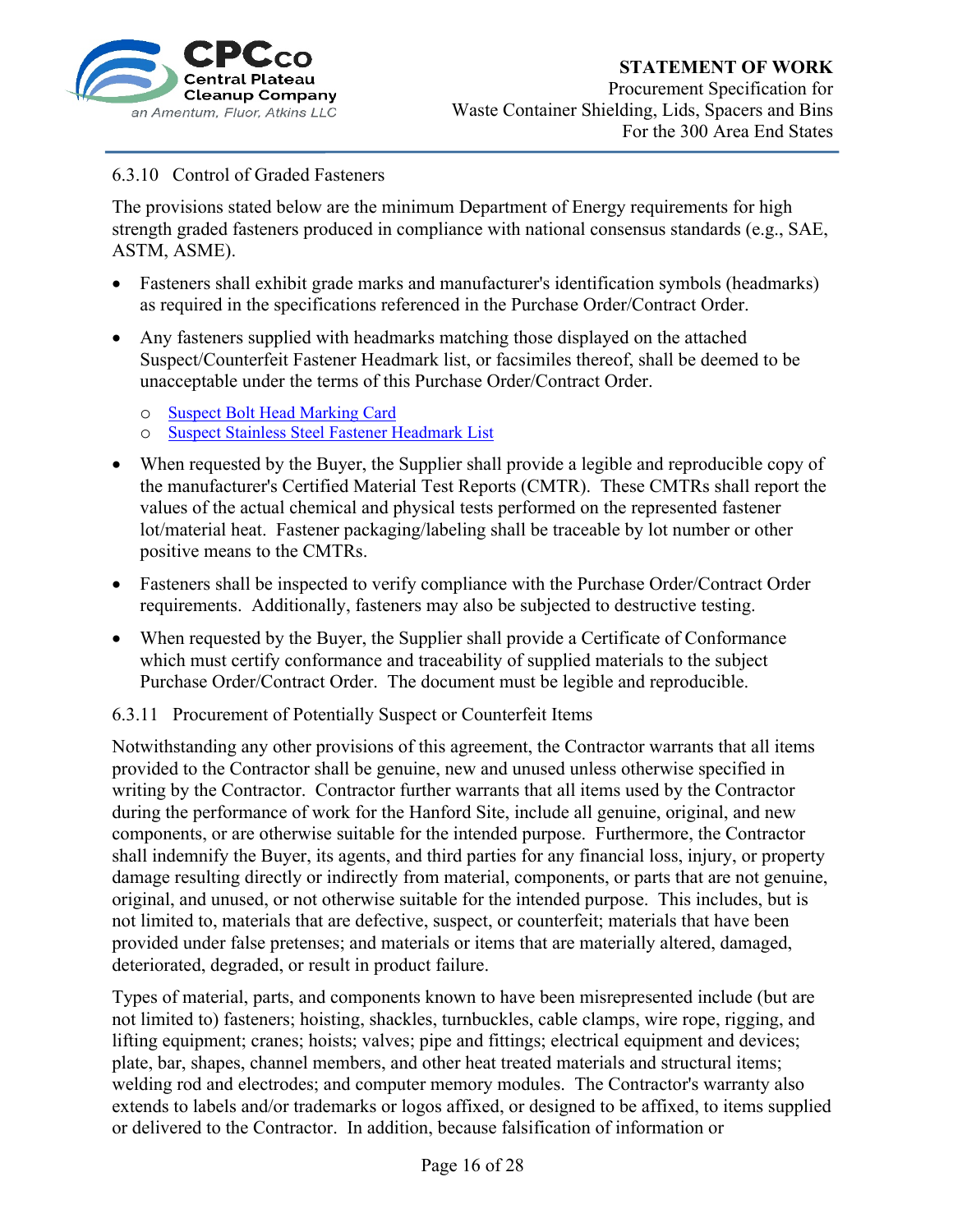

#### **STATEMENT OF WORK**

Procurement Specification for Waste Container Shielding, Lids, Spacers and Bins For the 300 Area End States

documentation may constitute criminal conduct, the Contractor may reject and retain such information or items, at no cost, and identify, segregate, and report such information or activities to Department of Energy officials.

Contractor shall provide a written statement that "all" items furnished under this Purchase Order/Contract Order are genuine (i.e., not counterfeit) and match the quality, test reports, markings and/or fitness for use required by the Purchase Order/Contract Order. The statement shall be on Contractor's letterhead and signed by an authorized agent of the Contractor.

Any materials furnished as part of this Purchase Order/Contract Order which have been previously found to be suspect/counterfeit by the Department of Energy shall not be accepted.

For further information on suspect/counterfeit items, reference the Department of Energy (DOE) Guidance at http://www.hss.doe.gov/sesa/corporatesafety/sci/index.html.

6.3.12 Certificate of Conformance

The Contractor shall provide a legible/reproducible Certification of Conformance (COC). Contractor's authorized representative responsible for quality shall sign the COC.

This COC shall, at a minimum:

- Identify the appropriate Purchase Order/Contract Order number under which the material, equipment, item or service is being supplied.
- Each Order/shipment shall include a COC unique to that shipment.
- The quantity of each Line Item shipped shall be identified on the COC.
- List any NCR's affecting the product that have been submitted for approval.
- The COC shall identify the specific procurement requirements to be met by the purchased item or service. The procurement requirements identified shall include any approved changes, waivers, or deviations applicable to the item or service.
- The COC shall be signed or otherwise authenticated by a Contractor's representative.

One copy of the documentation, unless otherwise specified, shall accompany the applicable item shipped. For subsequent shipments on this Purchase Order/Contract order, reference may be made to documentation provided with earlier shipments, instead of duplicating such documentation.

#### 6.3.13 Packaging/Shipping Procedures

The Supplier shall prepare and submit for approval, prior to use, a procedure or plan for the packaging and shipping of items during the performance of this Purchase Order/Contract Order. The procedures shall include, as appropriate, cleanliness inspections prior to packaging, use of preservatives and coatings, descriptions of specially designed shipping containers, handling and rigging procedures, final inspections, and the type of transfer and shipping vehicles, as applicable to work scope. Examples of the packing and shipping inspection forms shall be included in the procedure or plan. The packaging and shipping plan shall include any special storage requirements required for the equipment stored for extended periods of time and specific climate control required for storage.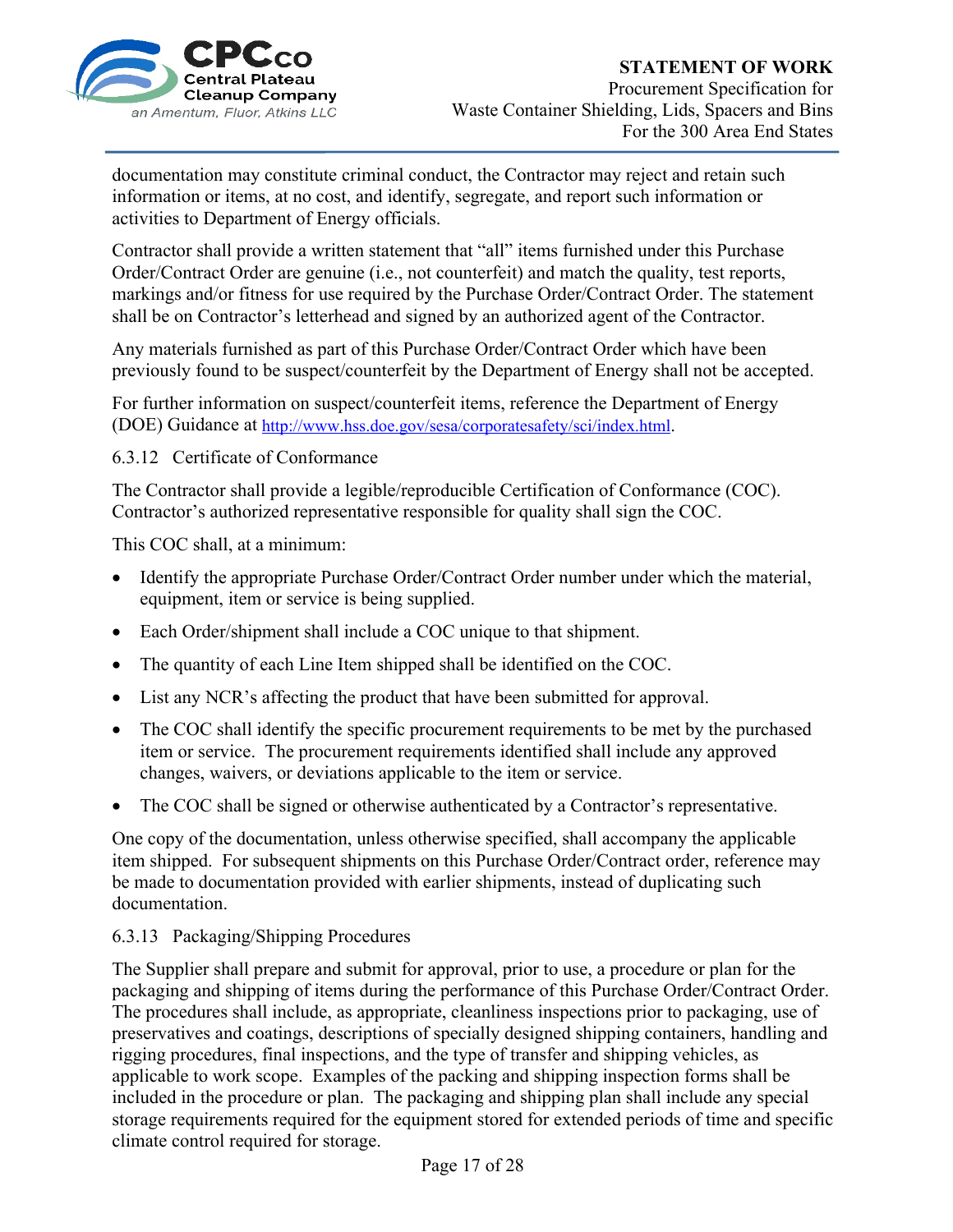

#### **STATEMENT OF WORK**

Procurement Specification for Waste Container Shielding, Lids, Spacers and Bins For the 300 Area End States

#### **6.4 QUALITY ASSURANCE INSPECTION PLAN**

6.4.1 The Buyer will perform source or receipt inspections utilizing Acquisition Verification Services (AVS). Equipment shall be shipped to Hanford Site Warehouse and Stores Delivery, 2355 Stevens drive, Richland, WA. for receipt inspection prior to final acceptance by CPCCo.

#### **6.5 BUYER ACCESS**

6.5.1 The Contractor shall allow reasonable Buyer personnel access to the Contractors facility for quality assurance oversight of the fabrication process and equipment testing. Specific QA observation and QC witness and hold points will be communicated to the Contractor through insertion of specific oversight request points in the Contractors Fabrication, Inspection and Test Plant (Traveler). Contractor shall allow CPCCo personnel (Quality Assurance Engineer (QAE), Buyers Technical Representative (BTR), Design Authority (DA) and Acquisition Verification Services (AVS) Inspectors into the Contractors Facilities.

#### **7.0 MEETINGS AND SUBMITTALS**

#### **7.1 MEETINGS**

Contractor shall participate in the following meetings:

- 7.1.1 Project Kickoff meeting. This meeting will be held after contract award to review contract requirements and processes, establish protocols for communications and interfaces, introduce key personnel and their roles and responsibilities, and review the project schedule. The agenda for the meeting shall be provided by the Buyer.
- 7.1.2 Weekly Progress meeting. This meeting will be coordinated with the Contractor to occur at a day/time acceptable to both the Buyer and the Contractor. The Contractor shall provide a two-week "look ahead" schedule, updated weekly, one day prior to each scheduled meeting
- 7.1.3 Any other meetings requested by the Buyer during the course of work as necessary.

The person or persons designated by the Contractor to attend all meetings shall have all required authority to make decisions and commit Contractor to technical decisions made during meetings.

#### **7.2 SUBMITTALS**

- 7.2.1 The required submittals for this contract are listed in Attachment 1, Submittal Register.
- 7.2.2 CPCCo distribution, review, routing, return for re-submittal, if required, and approval of all Contractor submittals shall be based on CPCCo's 4x10 schedule. For example, submittals received by CPCCo after 12:00 PM on Thursday will be distributed and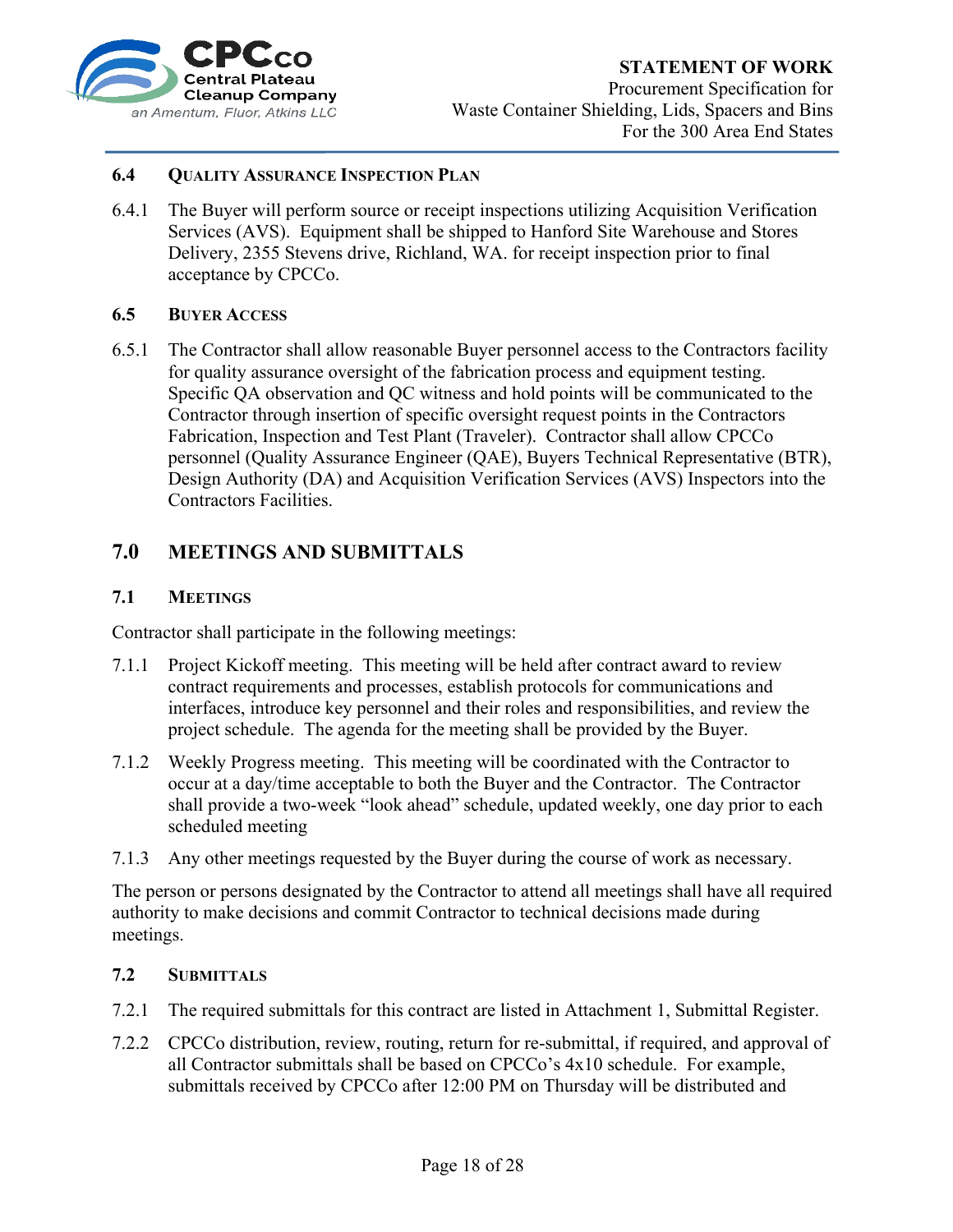

Procurement Specification for Waste Container Shielding, Lids, Spacers and Bins For the 300 Area End States

reviewed beginning the following Monday and will have the complete duration of review time as stated in the submittal register (See Attachment 1).

- 7.2.3 The Contractor submittals identified herein on the Submittal Register, Attachment 1, shall be submitted by the Contractor using the Contractor Document Submittal Form (CDSF) A-6004-757 (available at http://cpcco.hanford.gov/page.cfm/SubmittalsFormsDocs). Instructions for completion of the CDSF are included with the form.
- 7.2.4 If the Contractor is using submittals previously approved by the Buyer, the Contractor may declare no changes have taken place since last submittal and ask for approval based on previous referenced submittal.
- 7.2.5 CPCCo's Document Management and Control System (DMCS) shall be used to electronically manage document submittals and RCIs for this contract. The address to transmit submittals and RCIs to is SRPCDC@rl.gov.

#### **7.3 FINAL DATA PACKAGE**

The Contractor shall submit test and inspection reports, redlined drawings, and vendor information (drawings, spec sheets and O&M manuals) with the final data package.

The Contractor shall prepare a final data package with a table of contents in a binder containing the quality records listed with every page sequentially numbered.

- 7.3.1 Certificate of Conformance
- 7.3.2 Copies of completed NCR's, as applicable
- 7.3.3 Inspection and test reports
- 7.3.4 Procurement of Potentially Suspect or Counterfeit Items
- 7.3.5 Redline Process documentation including log and marked up drawings/documents
- 7.3.6 Packaging/Shipping Procedure

All documents shall be legible and reproducible to the third generation.

## **8.0 DELIVERABLES, PROJECT CONTROLS, MILESTONES, AND PERFORMANCE SCHEDULE REQUIREMENTS**

#### **8.1 DELIVERABLES**

Deliverables under this SOW are specified in Section 3 and Attachment 1, *Submittal Register.* The initial desired delivery date to AVS for inspection by 12/07/22.

#### **8.2 PROJECT CONTROLS**

The Contractor shall provide a detailed baseline schedule covering activities for the duration of the Contract. The schedule should be in the form of a progress chart of suitable scale to indicate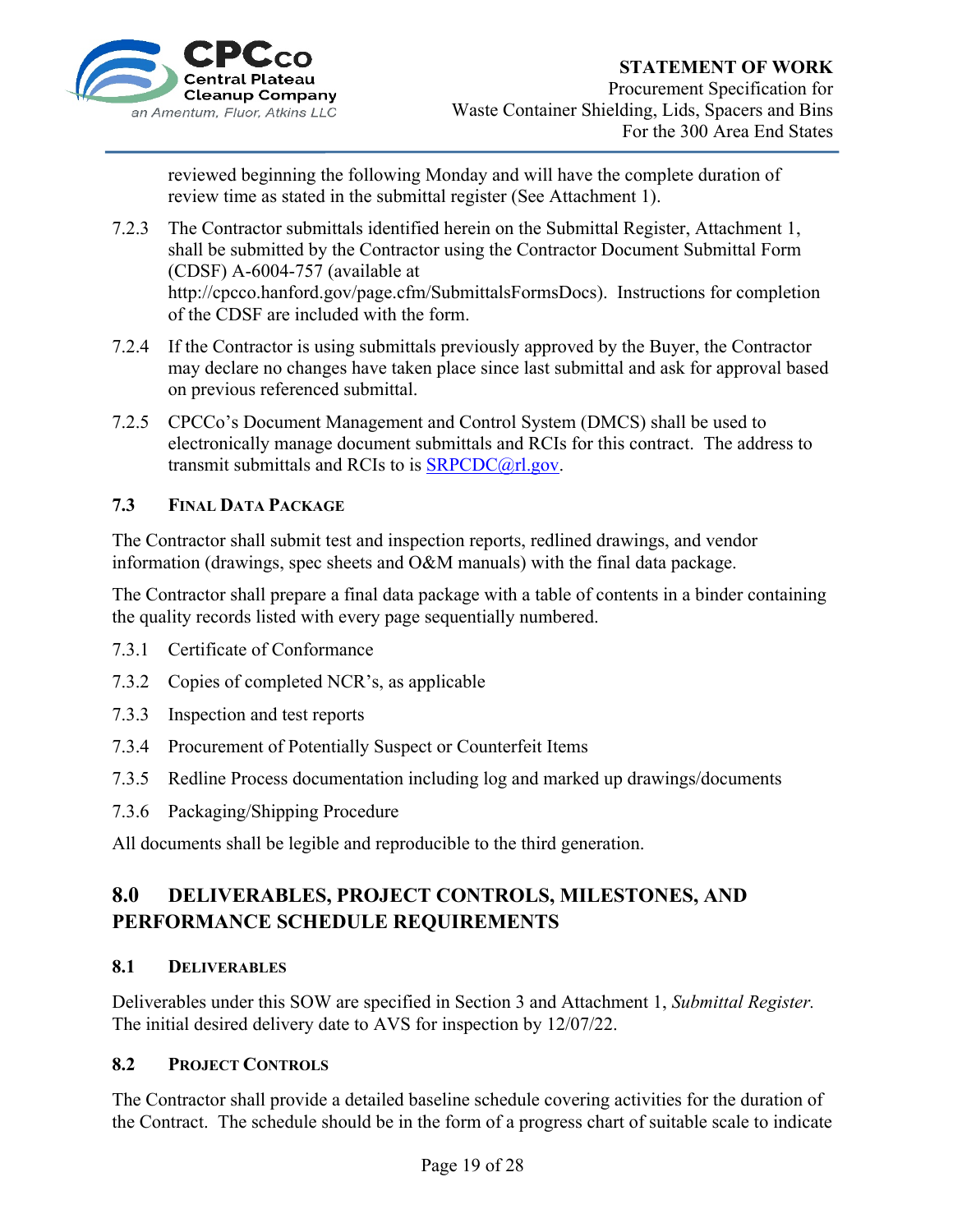

#### **STATEMENT OF WORK**  Procurement Specification for Waste Container Shielding, Lids, Spacers and Bins For the 300 Area End States

appropriately the percentage of work scheduled for completion by any given date during the contract period of performance. Identify critical path activities, including logical sequence and relationships of activities for engineering, design, submittals, procurement, fabrication, inspection, testing, and delivery for work covered by Contract. The Contractors schedule should account for CPCCo review times of submittals and comment incorporation as stated in the Submittal Register column "CPCCo Review Time".

The Contractor shall provide a detailed fabrication schedule. The schedule shall include as a minimum the following contents for each of the above fabrication packages

- Activity ID
- Activity Description
- Original Duration
- Remaining Duration
- Start
- Finish
- % Complete
- Total Float
- Predecessor
- Successor
- Activity Budget

#### **8.3 PERFORMANCE SCHEDULE**

This contract shall be effective from time of award through successful AVS inspection upon the final requested equipment receipt.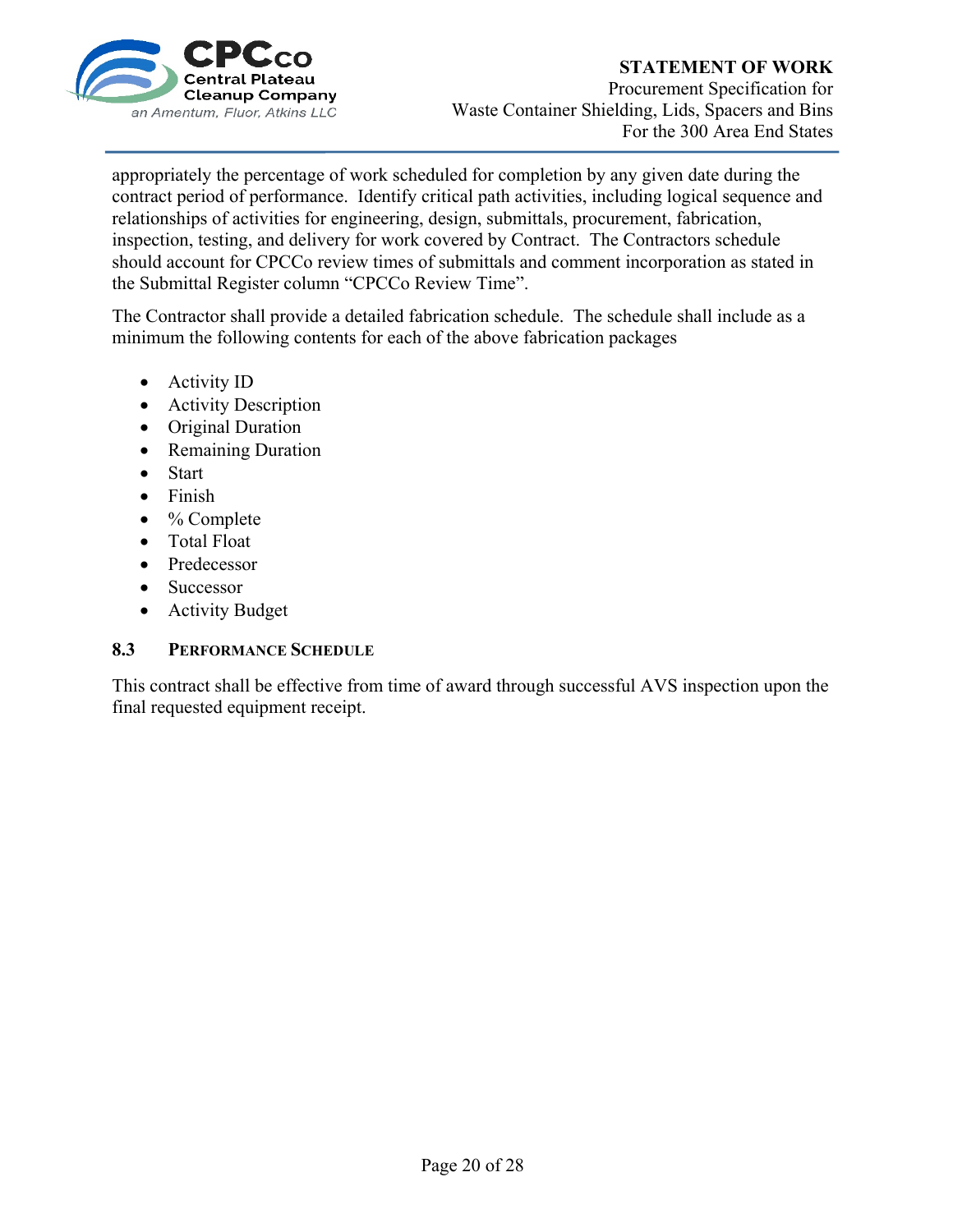

Procurement Specification for Waste Container Shielding, Lids, Spacers and Bins For the 300 Area End States

# **Attachment 1**

**Submittal Register**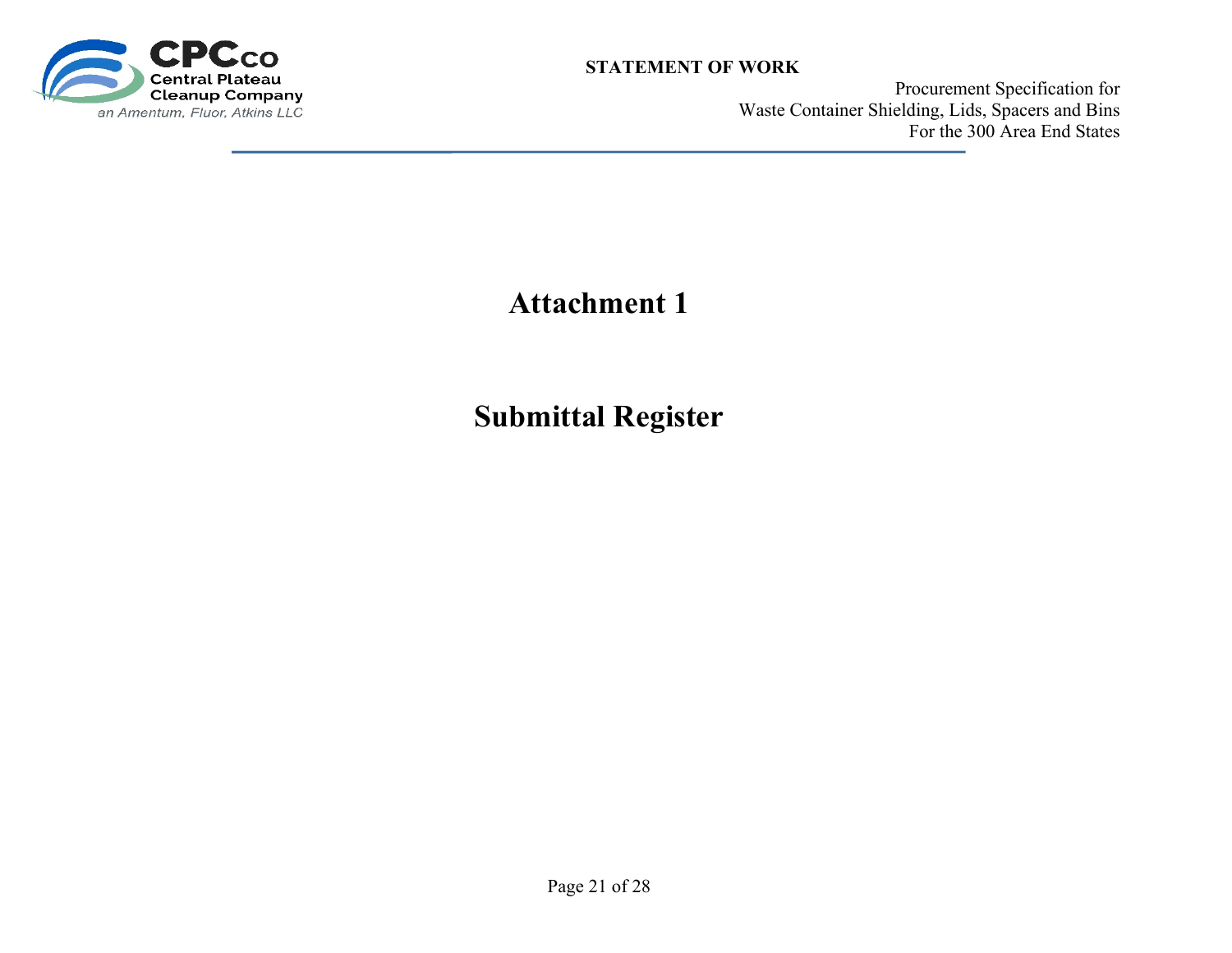

Procurement Specification for Waste Container Shielding, Lids, Spacers and Bins For the 300 Area End States

### **Submittal Register**

The Contractor shall meet the required schedule and provide the documents specified in accordance with the following submittals.

|           | <b>Contract Number:</b>                       |                              |                                           |                                                                                                                |                                                                        | Revision:                      |                                                     |                                                                |  |
|-----------|-----------------------------------------------|------------------------------|-------------------------------------------|----------------------------------------------------------------------------------------------------------------|------------------------------------------------------------------------|--------------------------------|-----------------------------------------------------|----------------------------------------------------------------|--|
| 1.<br>No. | 2.<br>Type, and<br><b>Number</b><br>of Copies | 3.<br>Technical<br>Submittal | 4.<br><b>Vendor</b><br><b>Information</b> | 5.<br><b>Description / Document Title</b>                                                                      | 6.<br><b>Submittal Date</b><br>$CD - Cal$ endar days<br>WD - Work days | 7.<br>Approver<br>Organization | 8.<br><b>CPCCo</b><br><b>Review</b><br>Time<br>(WD) | 9.<br><b>Contract Paragraph</b><br>or Requirement<br>Reference |  |
| 101       | <b>APW</b><br>PDF/N                           | No                           | N <sub>o</sub>                            | Baseline Schedule and any Revisions                                                                            | $A + 5 WD$                                                             | PC                             | 8                                                   | SOW 8.2                                                        |  |
|           | 300 - QUALITY                                 |                              |                                           |                                                                                                                |                                                                        |                                |                                                     |                                                                |  |
| 301       | <b>APW</b><br>PDF                             | Yes                          | N <sub>o</sub>                            | Quality Assurance Program and<br><b>Implementing Procedures (If Required)</b>                                  | <b>PW</b>                                                              | QA                             | $\overline{4}$                                      | SOW 6.2                                                        |  |
| 306       | <b>APW</b><br>PDF/N                           | Yes                          | No                                        | Fabrication/Inspection/Test Plan                                                                               | PF                                                                     | <b>ENG</b>                     | $\,8\,$                                             | SOW 3.1<br>SOW 6.3.2                                           |  |
| 309       | <b>APW</b><br>PDF                             | Yes                          | No                                        | Source Inspection (If Required)                                                                                | <b>PW</b>                                                              | QA                             | $\overline{4}$                                      | SOW 6.3.3                                                      |  |
| 313       | AP<br>PDF                                     | Yes                          | No                                        | Nonconformance Documentation and<br>Reporting                                                                  | Z                                                                      | QA                             | $\overline{4}$                                      | SOW 6.3.4                                                      |  |
| 314       | <b>APW</b><br>PDF                             | Yes                          | No                                        | Certified Weld Inspector Documentation                                                                         | $PF-14CD$                                                              | <b>SME</b>                     | 8                                                   | SOW 6.3.5                                                      |  |
| 315       | <b>APW</b><br>PDF                             | Yes                          | No                                        | Welding Procedure Specifications (WPS)                                                                         | $PF - 8WD$                                                             | <b>SME</b>                     | 8                                                   | SOW 6.3.6                                                      |  |
| 316       | <b>APW</b><br>PDF                             | Yes                          | N <sub>o</sub>                            | <b>Welding Procedure Qualification Records</b><br>(PQR) (To be submitted separately for each<br>qualified PQR) | $PF - 8WD$                                                             | <b>SME</b>                     | 8                                                   | SOW 6.3.6                                                      |  |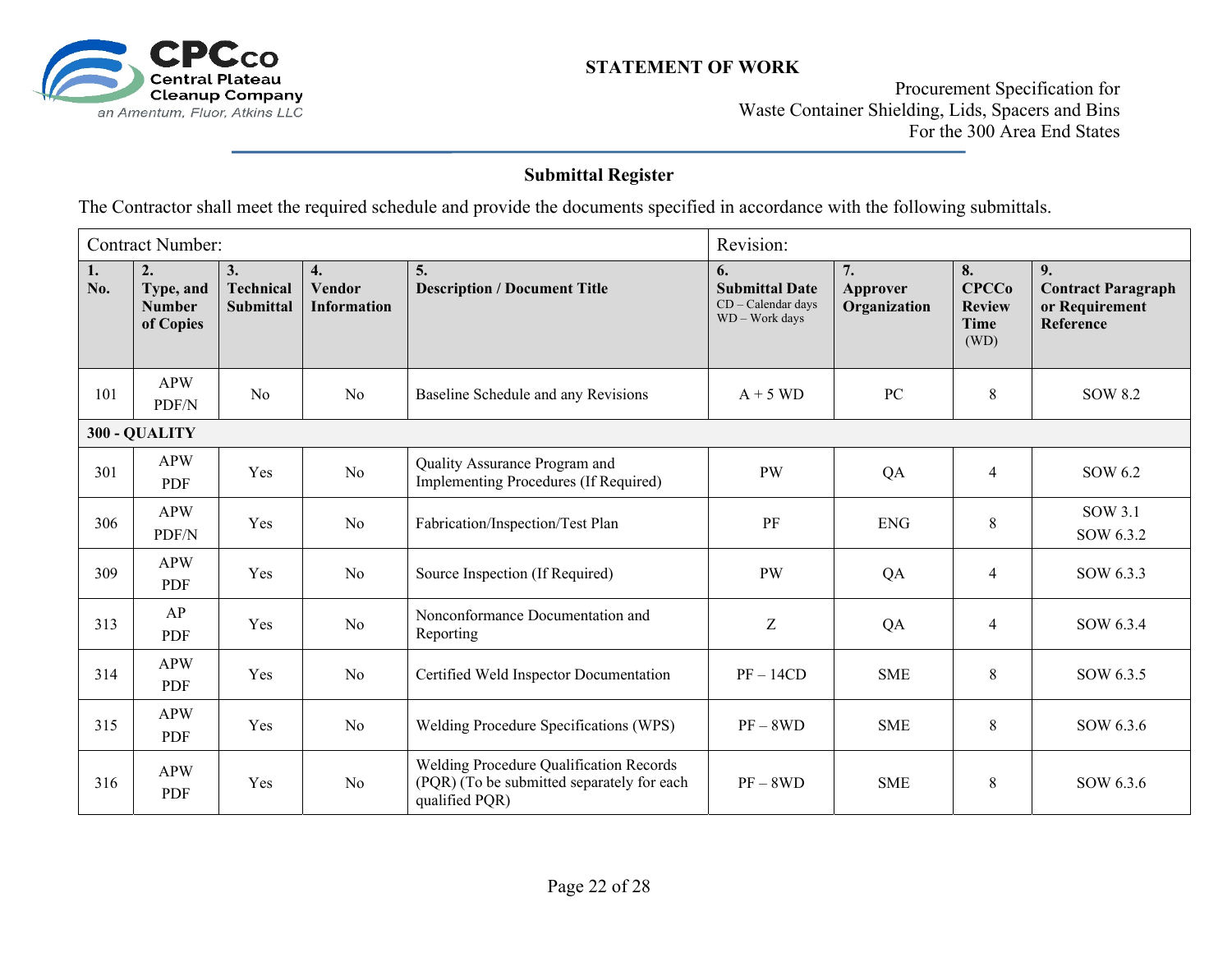

Procurement Specification for Waste Container Shielding, Lids, Spacers and Bins For the 300 Area End States

|           | <b>Contract Number:</b>                                     |                              |                                           |                                                                                                    | Revision:                                                           |                                |                                                            |                                                                |
|-----------|-------------------------------------------------------------|------------------------------|-------------------------------------------|----------------------------------------------------------------------------------------------------|---------------------------------------------------------------------|--------------------------------|------------------------------------------------------------|----------------------------------------------------------------|
| 1.<br>No. | $\overline{2}$ .<br>Type, and<br><b>Number</b><br>of Copies | 3.<br>Technical<br>Submittal | 4.<br><b>Vendor</b><br><b>Information</b> | 5.<br><b>Description / Document Title</b>                                                          | 6.<br><b>Submittal Date</b><br>CD - Calendar days<br>WD - Work days | 7.<br>Approver<br>Organization | 8.<br><b>CPCCo</b><br><b>Review</b><br><b>Time</b><br>(WD) | 9.<br><b>Contract Paragraph</b><br>or Requirement<br>Reference |
| 317       | <b>APW</b><br>PDF                                           | Yes                          | N <sub>o</sub>                            | Welder Performance Qualifications records<br>(WPQR) (To be submitted for each qualified<br>welder) | $PF - 8WD$                                                          | <b>SME</b>                     | 8                                                          | SOW 6.3.6                                                      |
| 326       | AP<br>PDF                                                   | Yes                          | No                                        | Certified Material Test Report                                                                     | $\boldsymbol{Z}$                                                    | <b>ENG</b>                     | $\overline{4}$                                             | SOW 6.3.8                                                      |
| 327       | AP<br><b>PDF</b>                                            | Yes                          | N <sub>o</sub>                            | Inspection and Test Reports for Shield<br>Assemblies                                               | Z                                                                   | QA                             | $\overline{4}$                                             | SOW 6.3.9                                                      |
| 336       | AP<br>PDF                                                   | Yes                          | N <sub>o</sub>                            | <b>Control of Graded Fasteners</b>                                                                 | Z                                                                   | QA                             | $\overline{4}$                                             | SOW 6.3.10                                                     |
| 337       | AP<br>PDF                                                   | Yes                          | No                                        | Procurement of Potentially Suspect or<br>Counterfeit Items                                         | $\mathbf U$                                                         | QA<br><b>ENG</b>               | $\overline{\mathcal{A}}$                                   | SOW 6.3.11                                                     |
| 338       | AP<br>PDF                                                   | Yes                          | N <sub>o</sub>                            | Certificate of Conformance                                                                         | Z                                                                   | QA                             | $\overline{4}$                                             | SOW 6.3.12                                                     |
| 343       | AP<br>PDF                                                   | Yes                          | No                                        | Packaging/Shipping Procedures                                                                      | <b>PS</b>                                                           | <b>ENG</b>                     | $\overline{4}$                                             | SOW 6.3.13                                                     |
| 345       | <b>APW</b><br>PDF                                           | Yes                          | No                                        | Change Control Process (Redline Procedure)                                                         | PF                                                                  | <b>ENG</b>                     | $\overline{4}$                                             | <b>SOW 4.4</b>                                                 |
| 346       | AP<br>PDF                                                   | Yes                          | Yes                                       | Final Data Package                                                                                 | <b>PS</b>                                                           | QA                             | $\,8\,$                                                    | SOW 7.3                                                        |
|           | <b>400 - ENGINEERING/DESIGN</b>                             |                              |                                           |                                                                                                    |                                                                     |                                |                                                            |                                                                |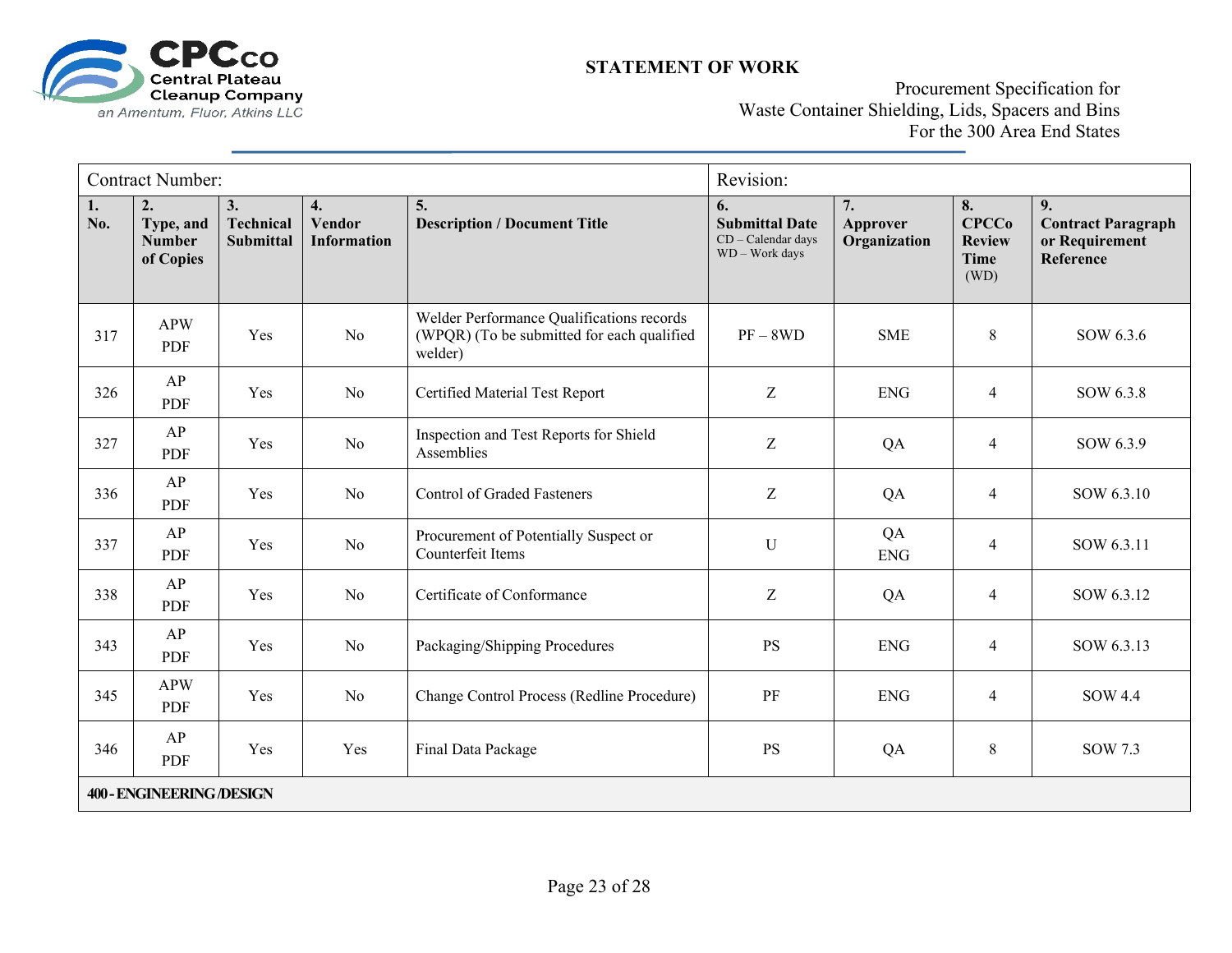

#### **STATEMENT OF WORK**

Procurement Specification for Waste Container Shielding, Lids, Spacers and Bins For the 300 Area End States

| <b>Contract Number:</b> |                                               |                                          |                              | Revision:                                 |                                                                       |                          |                                                     |                                                          |
|-------------------------|-----------------------------------------------|------------------------------------------|------------------------------|-------------------------------------------|-----------------------------------------------------------------------|--------------------------|-----------------------------------------------------|----------------------------------------------------------|
| 1.<br>No.               | 2.<br>Type, and<br><b>Number</b><br>of Copies | $\mathbf{J}$ .<br>Technical<br>Submittal | Vendor<br><b>Information</b> | 5.<br><b>Description / Document Title</b> | o.<br><b>Submittal Date</b><br>$CD - Calendar days$<br>WD - Work days | Approver<br>Organization | 8.<br><b>CPCCo</b><br><b>Review</b><br>Time<br>(WD) | <b>Contract Paragraph</b><br>or Requirement<br>Reference |
| 401                     | APW<br>PDF/N                                  | Yes                                      | No                           | Drawings, and Supporting Analyses         | PF                                                                    | <b>ENG</b>               | $\overline{4}$                                      | SOW 3.4                                                  |
| 403                     | AP<br>PDF                                     | Yes                                      | No                           | <b>Final Drawing Redlines</b>             | <b>PS</b>                                                             | <b>ENG</b>               | 4                                                   | SOW 4.4<br>SOW 7.3                                       |

- 1.Typically a numerical sequence (i.e., 1, 2, 3, etc.). However, other numbering systems may also be used. Skipped numbers indicate submittals are not applicable.
- 2.Submittal type, number of copies and format:

| <b>Submittal Type</b> |                                                                                                                                                                                                 | Format |                                                                                                               |  |
|-----------------------|-------------------------------------------------------------------------------------------------------------------------------------------------------------------------------------------------|--------|---------------------------------------------------------------------------------------------------------------|--|
| <b>APW</b>            | Approval Required Prior to Work (CPCCo must approve the<br>Contractor's submittal prior to the Contractor being authorized to<br>proceed with any activity/work associated with the submittal). | N      | Native File (An AutoCAD drawing*, SolidWorks, MathCad, Word,<br>Excel, Power Point, Primavera, Project, etc.) |  |
| AP                    | Approval Required (CPCCo must approve the Contractor's submittal;<br>however, work associated with the submittal may proceed prior to<br>CPCCo approval).                                       |        | Adobe Acrobat (Portable Document Format)                                                                      |  |
|                       |                                                                                                                                                                                                 |        | General or Open Format/Media                                                                                  |  |
|                       |                                                                                                                                                                                                 | H#     | Hardcopy reproducible to three (3) times                                                                      |  |

\* using the Hanford standard formatting (See CHPRC-00263, *Off-Site Vendor* Instructions for *the Preparation and Control of Engineering Drawing)*

3. Technical submittals are Engineering or Quality affecting submittals. A Yes in this column designates the need for formalized comments, and a formalized comment disposition process by the Contractor. Examples of Technical Submittals would include Engineering or Fabrication Drawings, or Certificates of Conformance.

- 4. Vendor Information for project record purposes.
- 5.Description / Document Title. Describe submittal.
- 6.Required submittal date or its relationship to project milestones.  $CD =$  Calendar Days. WD = Work Days. Example: are Award (A) + 15 CD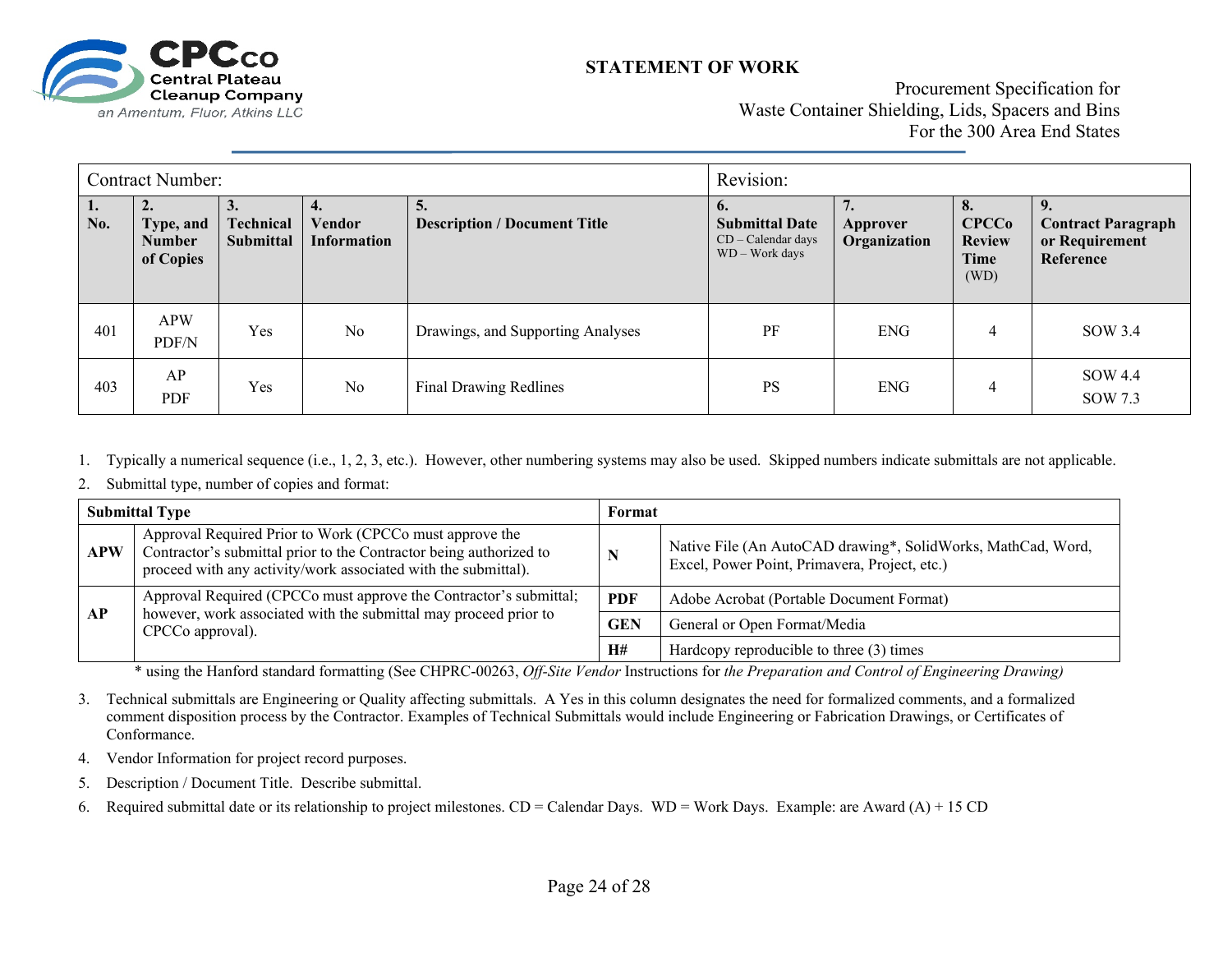

Procurement Specification for Waste Container Shielding, Lids, Spacers and Bins For the 300 Area End States

|            | Date of Award               | $\overline{ }$ | As Required          | <b>FD</b> | Final Design Complete |
|------------|-----------------------------|----------------|----------------------|-----------|-----------------------|
| <b>NTP</b> | Notice to Proceed           | <b>PP</b>      | Prior to Purchase    | EC        | End of Contract       |
| <b>CD</b>  | Conceptual Design Complete  | PF             | Prior to Fabrication | <b>SC</b> | Per S/C Schedule      |
| PD.        | Preliminary Design Complete | PT             | Prior to Testing     |           |                       |
| <b>PW</b>  | Prior to Commencing Work    | <b>PS</b>      | Prior to Shipment    |           |                       |
|            |                             |                | Prior to Use         |           |                       |

7. Approver Organization. Examples:

| <b>BTR</b> | <b>Buver Technical Representative</b> | <b>PR</b> | Procurement              | RC         | RadCon                |
|------------|---------------------------------------|-----------|--------------------------|------------|-----------------------|
| <b>ENV</b> | Environmental Compliance/EPL          | <b>OA</b> | <b>Ouality Assurance</b> | <b>SH</b>  | Safety & Health       |
| <b>ENG</b> | <b>Engineering Services</b>           | IH        | Industrial Hygiene       | <b>SMF</b> | Subject Matter Expert |
| FP         | Fire Protection                       | <b>PC</b> | Project Controls         | WM         | Waste Management      |

8.The number of Work Days required for review of the submittal.

9. Contract Reference: Cross reference to the Contract requirement that defines this submittal.

**NOTE: SKIPPED NUMBERS OR "N/As" INDICATE RESERVED SUBMITTAL NUMBERS NOT APPLICABLE TO THIS CONTRACT**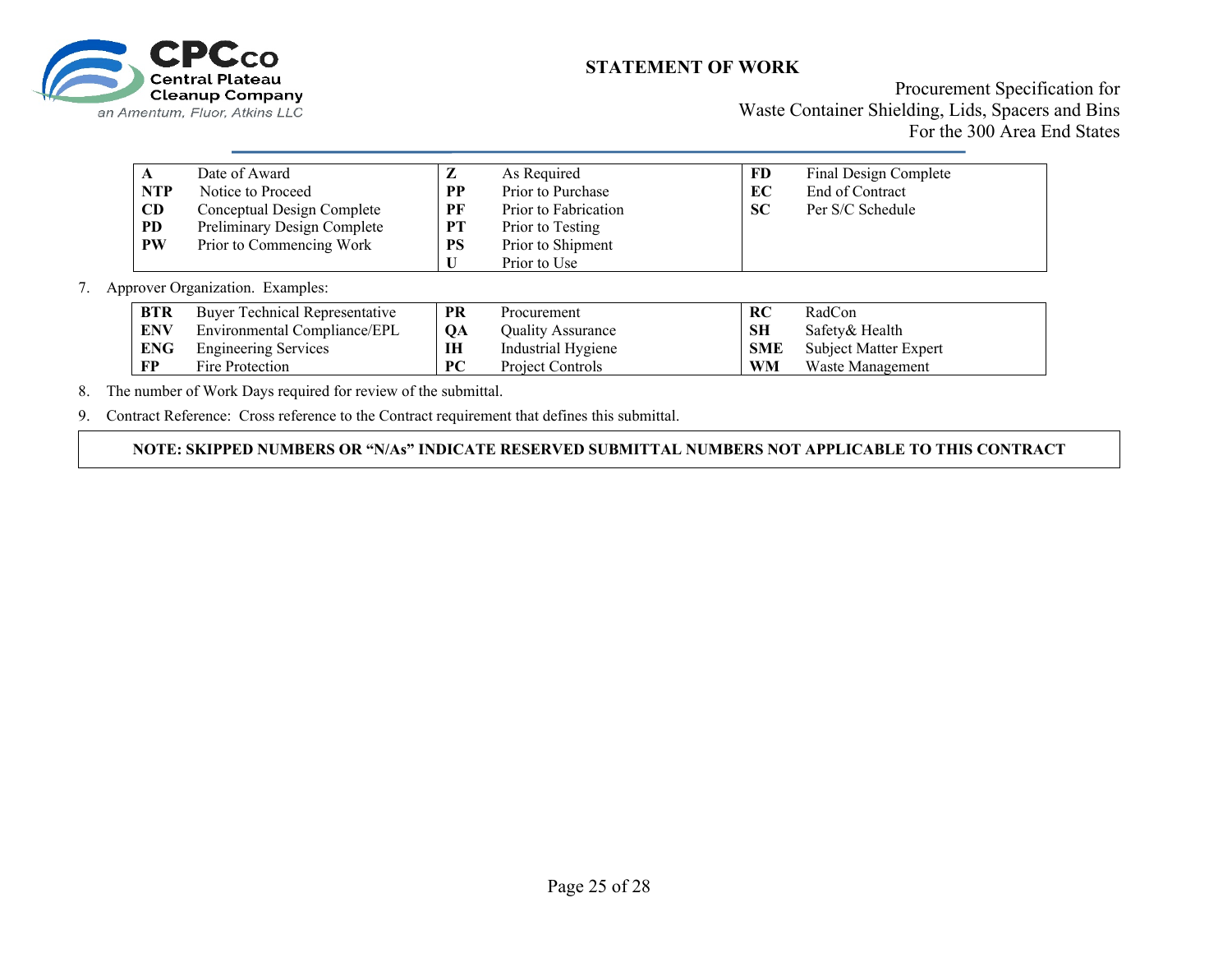

#### **STATEMENT OF WORK**

Procurement Specification for Waste Container Shielding, Lids, Spacers and Bins For the 300 Area End States

# **Attachment 2**

# **Drawings**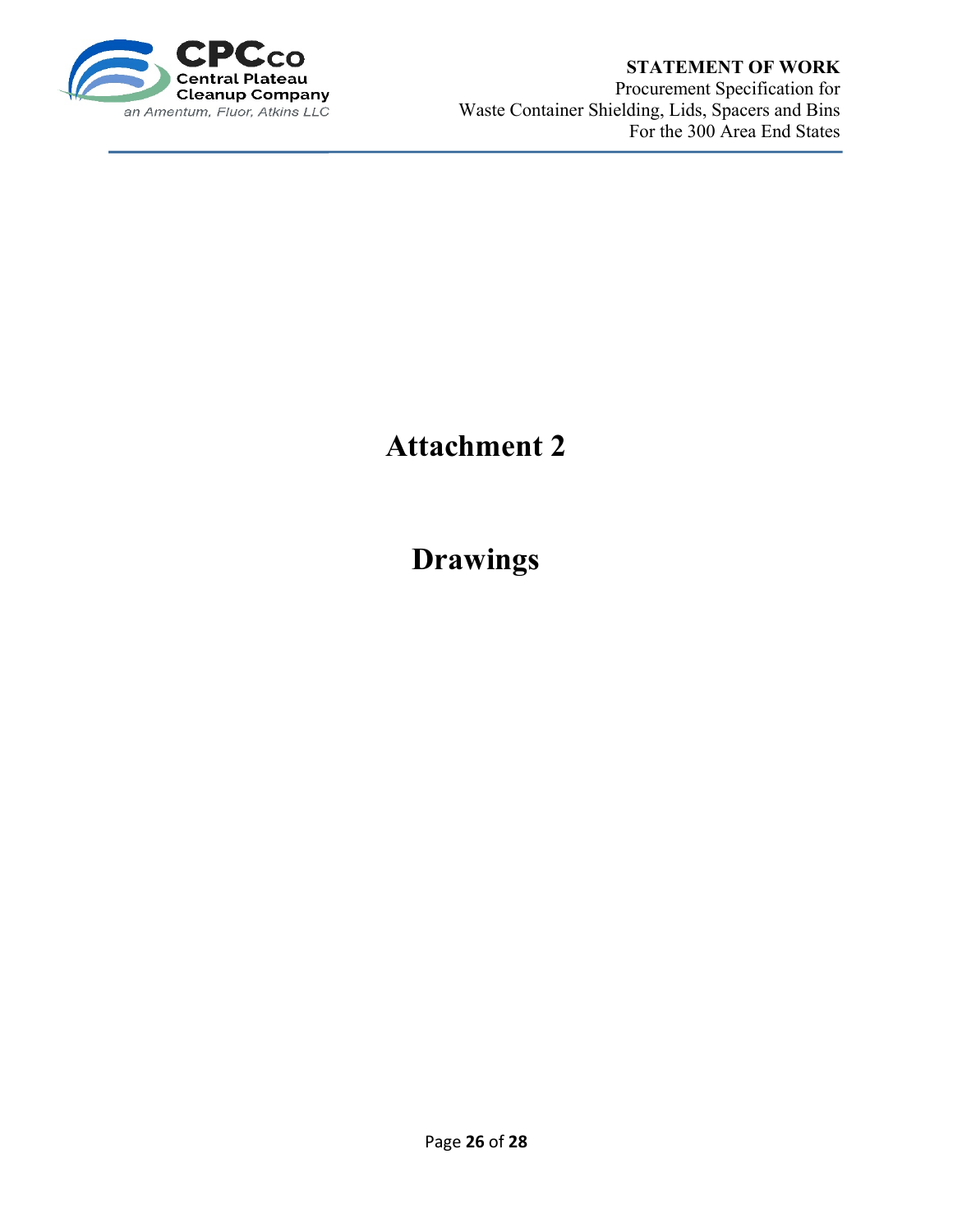

#### **STATEMENT OF WORK**

Procurement Specification for Waste Container Shielding, Lids, Spacers and Bins For the 300 Area End States

|                    |                | <b>Drawings</b>                                                         |                                                      |
|--------------------|----------------|-------------------------------------------------------------------------|------------------------------------------------------|
| <b>Drawing No.</b> | <b>Sheets</b>  | <b>Drawing Title</b>                                                    |                                                      |
| H-3-317735         | $\mathbf{1}$   | Machine Waste Bin Weldment and Details                                  | <b>PDF</b><br>H-3-317735 SH1 R3<br>MACHINE WASTE BIN |
| H-3-317735         | $\overline{2}$ | Machine Waste Bin Weldment and Details                                  | PDF<br>H-3-317735 S2 R1<br>MACHINE WASTE BIN         |
| H-3-318641         | $\mathbf{1}$   | 1.5 Inch Shielding Assembly and Details for<br>7AF-255 CTI Container    | PDF<br>H-3-318641 SH1 R0<br>1.5 INCH SHIELDING /     |
| H-3-318641         | $\overline{2}$ | 1.5 Inch Shielding Assembly and Details for<br>7AF-255 CTI Container    | PDF<br>H-3-318641 SH2 R0<br>1.5 INCH SHIELDING /     |
| H-3-318641         | 3              | 1.5 Inch Shielding Assembly and Details for<br>7AF-255 CTI Container    | PDF<br>H-3-318641 SH3 R0<br>1.5 INCH SHIELDING /     |
| H-3-318642         | $\mathbf{1}$   | Mechanical 26 Inch Waste Bin Weldment and<br>Details                    | PDF<br>H-3-318642 SH1 R0<br>MECHANICAL 26 INCH       |
| H-3-318642         | $\overline{2}$ | Mechanical 26 Inch Waste Bin Weldment and<br>Details                    | PDF<br>H-3-318642 SH2 R0<br>MECHANICAL 26 INCH       |
| H-3-318572         | 1              | 324 BLDG 2.5" Shielding Details for 9' x 5'<br>CTI (7AF-225) Containers | PDF<br>H-3-318572 SH1<br>R <sub>0.pdf</sub>          |